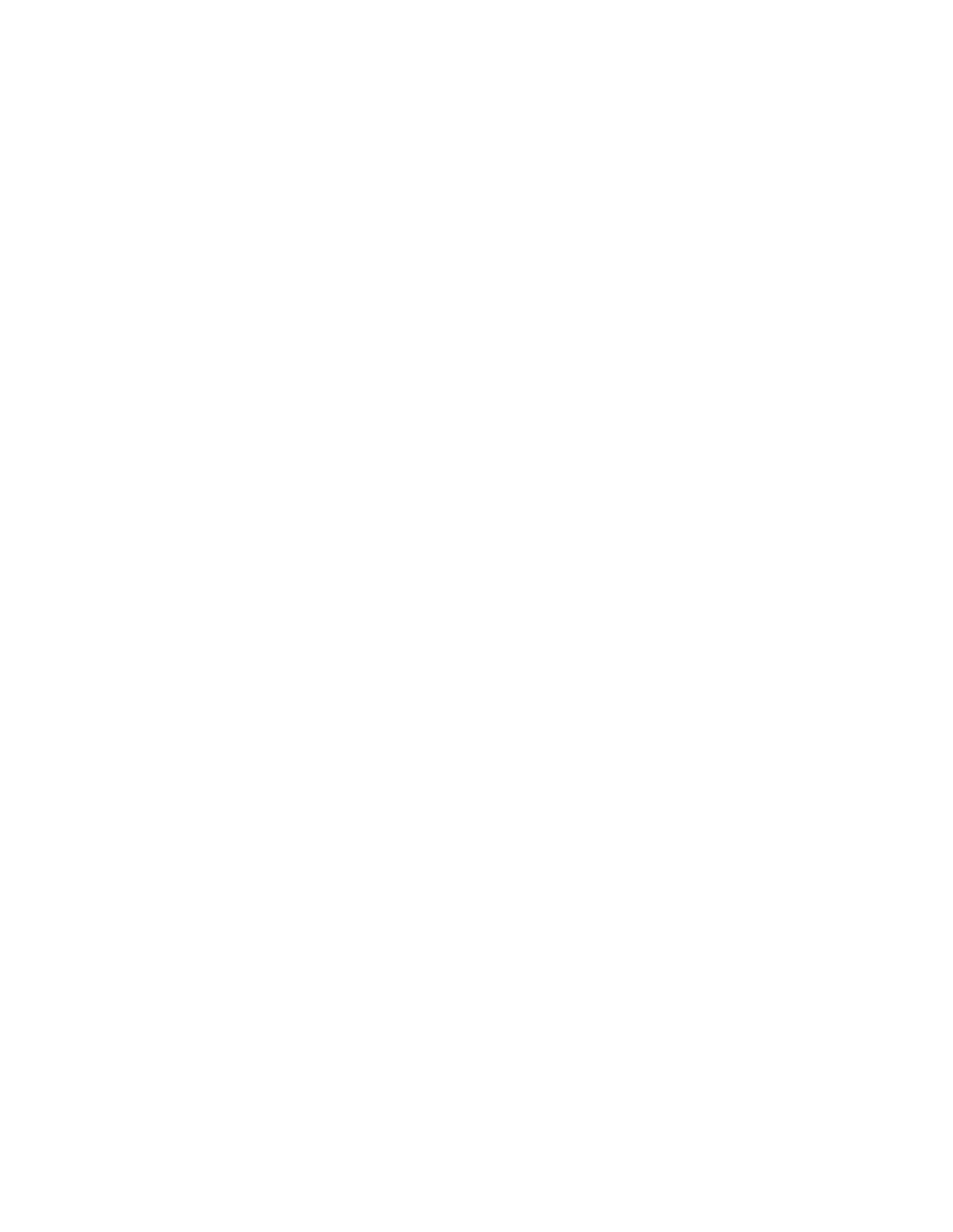### **SHELL ECO-MARATHON NETHERLANDS 2022**

**OFFICIAL RULES, CHAPTER II** 

# **CONTENTS**

| 1. |  |  |  |
|----|--|--|--|
|    |  |  |  |
|    |  |  |  |
|    |  |  |  |
|    |  |  |  |
|    |  |  |  |
|    |  |  |  |
|    |  |  |  |
|    |  |  |  |
|    |  |  |  |
|    |  |  |  |
|    |  |  |  |
|    |  |  |  |
|    |  |  |  |
|    |  |  |  |
|    |  |  |  |
|    |  |  |  |
| 3. |  |  |  |
|    |  |  |  |
|    |  |  |  |
|    |  |  |  |
|    |  |  |  |
|    |  |  |  |
|    |  |  |  |
|    |  |  |  |
|    |  |  |  |
|    |  |  |  |
|    |  |  |  |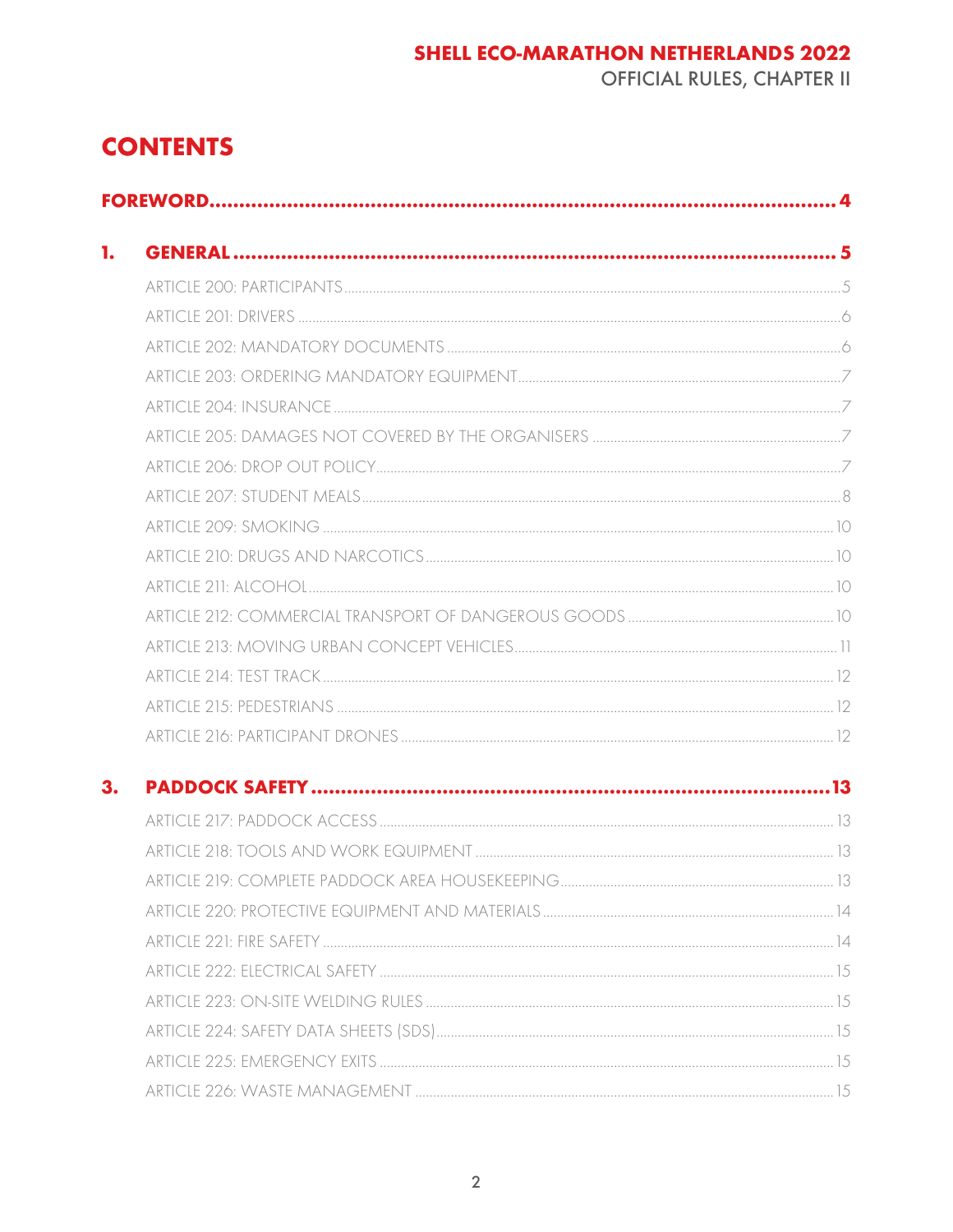### **SHELL ECO-MARATHON NETHERLANDS 2022**

OFFICIAL RULES, CHAPTER II

<span id="page-3-0"></span>

| 4. |  |
|----|--|
|    |  |
|    |  |
|    |  |
|    |  |
|    |  |
|    |  |
|    |  |
|    |  |
|    |  |
|    |  |
| 6. |  |
|    |  |
|    |  |
|    |  |
|    |  |
|    |  |
|    |  |
| 7. |  |
|    |  |
|    |  |
|    |  |
|    |  |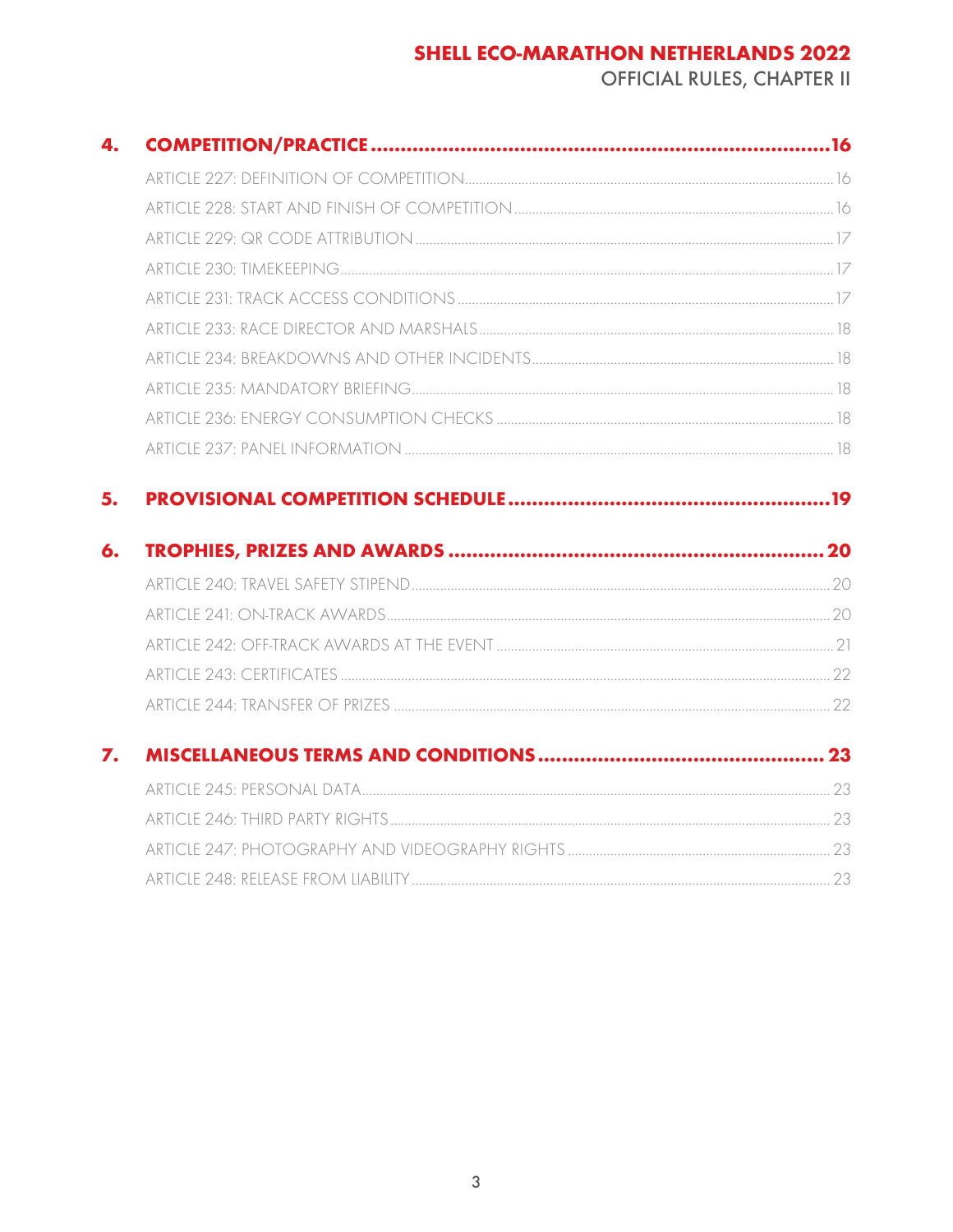# **FOREWORD**



Dear Shell Eco-marathon Participants, friends and enthusiasts,

Welcome to Shell Eco-marathon Netherlands 2022! The heritage of Shell Eco-marathon is that it is first and foremost a track event, and we know that there's nothing quite like designing and building your own ultra-energy-efficient car and then putting it to the test on an actual racetrack against other Teams from all over the world.

In 2022, after a two-year break from the tracks, we are excited to enable that feeling once again with the return of physical competitions – a platform to come together, test vehicles and celebrate.

From May 31 – June 3, 2022, our second Shell Eco-marathon Mini Event comes to The Netherlands gathering Urban Concept Teams from all over Europe and Africa vying to push the boundaries of energy efficiency.

There will be prizes available for on-track winners in the Urban Concept class in all energy categories (Internal Combustion Engine, Battery Electric and Hydrogen Fuel Cell), as well as selected Off-Track Award categories; including Vehicle Design, Technical Innovation supported by Southwest Research Institute and Safety supported by DuPont.

I would like to remind you that all activities related to your Shell Eco-marathon project must be carried out by the registered Teams and its Participants. The Organisers reserve the right to withhold technical inspection approval for Teams who show substantial knowledge gaps over the design of their vehicle and the functional principles of its component parts.

Remember that you must be prepared for the competition and arrive with your vehicles ready for technical inspection. Therefore, it is highly important to:

- Read the [Shell Eco-marathon 2022 Official Rules, Chapter I](https://www.makethefuture.shell/en-gb/shell-eco-marathon/global-rules) carefully. The document presents all technical and safety rules applied to Urban Concept classes.
- [Watch the Tech Tips on YouTube.](https://www.youtube.com/playlist?list=PLEPIVJVCFQH3q4PLtFAsJujpELu0ywmpS) The videos explain the technical rules in an easy-to-understand way.
- Read this document carefully. The Chapter II Rules include logistics information you need ahead of Shell Eco-marathon Netherlands 2022.
- Come prepared! Your car should be ready for technical inspection upon arrival. All required documentation listed in [Article 58 of the Chapter I Rules](https://base.makethefuture.shell/en_gb/service/api/home/shell-eco-marathon/global-rules/_jcr_content/root/content/document_listing/items/download_595134961.stream/1630485146156/38a7abe7331aaa24603d0e8b158565cc726ab78d/shell-eco-marathon-2022-official-rules-chapter-i.pdf) should be printed and ready.

I look forward to seeing you from May 31 – June 3, 2022 in The Netherlands!

*Gilles Vanier*

Shell Eco-marathon Technical Director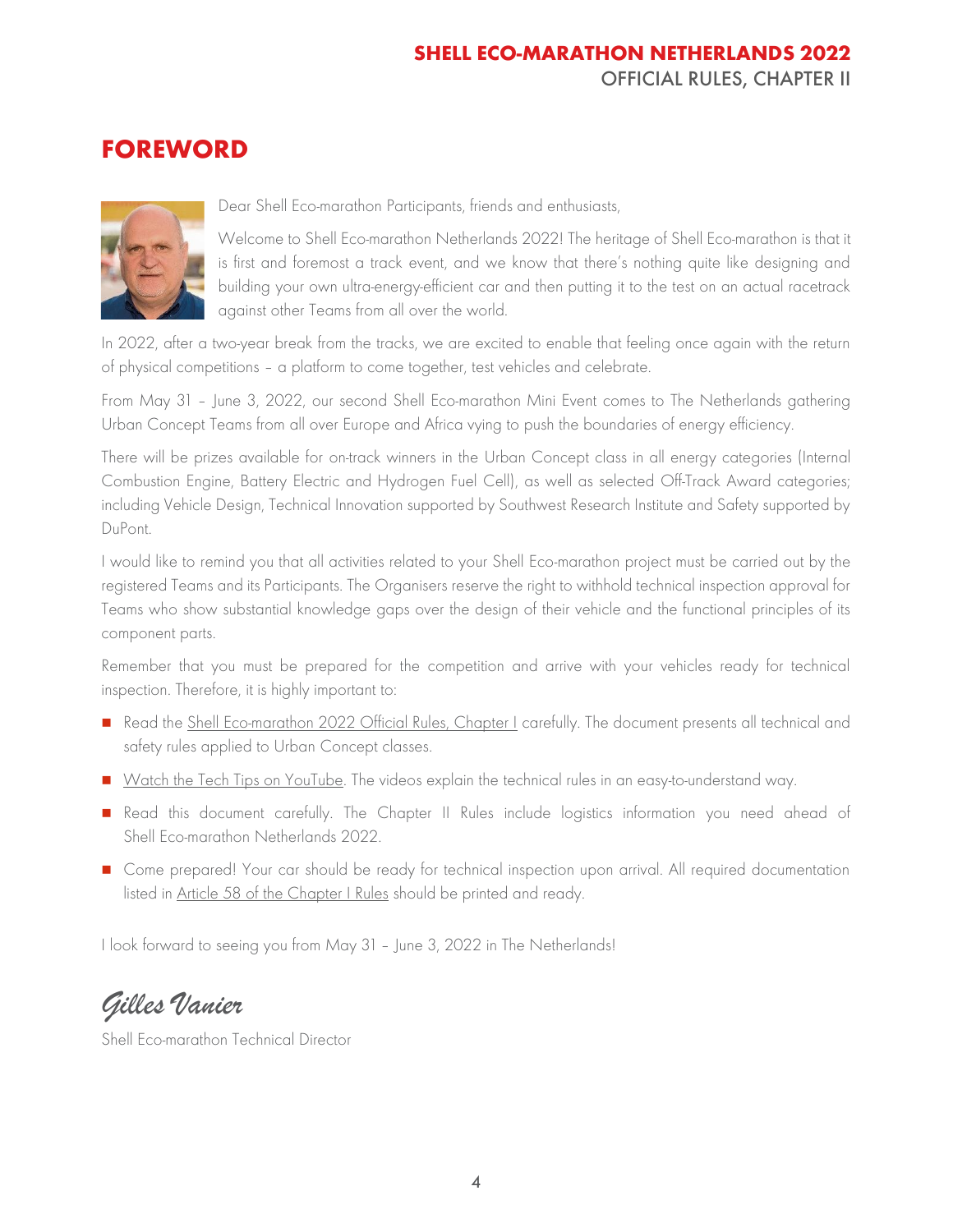# <span id="page-5-0"></span>**1. GENERAL**

The rules provided herein for Shell Eco-marathon Netherlands 2022 should be read in conjunction with the [Shell Eco](https://base.makethefuture.shell/en_gb/service/api/home/shell-eco-marathon/global-rules/_jcr_content/root/content/document_listing/items/download_595134961.stream/1630485146156/38a7abe7331aaa24603d0e8b158565cc726ab78d/shell-eco-marathon-2022-official-rules-chapter-i.pdf)[marathon 2022 Official Rules, Chapter I,](https://base.makethefuture.shell/en_gb/service/api/home/shell-eco-marathon/global-rules/_jcr_content/root/content/document_listing/items/download_595134961.stream/1630485146156/38a7abe7331aaa24603d0e8b158565cc726ab78d/shell-eco-marathon-2022-official-rules-chapter-i.pdf) and all other rules and instructions of the Organiser, together called the Competition Rules, and apply during the entire duration of the Participants' presence onsite.

Where terms have already been defined in the [Shell Eco-marathon 2022 Official Rules, Chapter I,](https://base.makethefuture.shell/en_gb/service/api/home/shell-eco-marathon/global-rules/_jcr_content/root/content/document_listing/items/download_595134961.stream/1630485146156/38a7abe7331aaa24603d0e8b158565cc726ab78d/shell-eco-marathon-2022-official-rules-chapter-i.pdf) the same shall apply for Shell Eco-marathon Netherlands 2022 Rules, Chapter II.

By fact of their entry, Participants accept all provisions these Competition Rules and agree to abide by all decisions made by the Organisers. The Organisers reserve the right to add, modify or delete any Article of the Competition Rules.

All decisions made by the Organisers are final and binding.

Shell International Limited (which is incorporated and registered in England with company number 3075807, address: Shell Centre, York Road, London, SE1 7NA, UK), hereafter known as "Event Organiser" or "Organiser" is the Organiser of Shell Eco-marathon Netherlands 2022, the "Event".

The Event will be open to Participants from May 31 – June 3, 2022, at the TT Circuit Assen in The Netherlands (the "Site"). The Site is owned by Circuit van Drenthe B.V. (incorporated and registered in the Netherlands, address: De Haar 9, 9405 TE Assen, Netherlands), hereafter known as "Site Owner".

Teams will have access to the paddock from Tuesday, May 31 at 2:00 p.m. after they have checked in and received HSSE induction and must clear their garage in the paddock area by Friday, June 3 at 6:00 p.m. at the latest. Access to any part of the Site will NOT be authorised on Saturday, June 4, 2022.

Shell Eco-marathon Netherlands 2022 will NOT be open to the public, walk-in visitors or Team guests. Only officially registered Team members are invited and allowed on-site.

#### <span id="page-5-1"></span>ARTICLE 200: PARTICIPANTS

Teams will be allowed to bring a maximum of 10 Participants to the competition, including chaperones and Faculty Advisors. All participating Team members must be:

- (i) Registered in the logistics phase on the [registration portal;](https://register.makethefuture.shell/)
- (ii) Affiliated with the competing institute, whether as a student or faculty. Legitimate chaperones, such as parents, are accepted. Children of faculty will NOT be considered Team members;
- (iii) Participants under the age of 16.
	- a. 14 and 15-year-olds must be accompanied by at least one adult per two underage members, in addition to the Faculty Advisors or adult Team Manager. Appropriate supervision plans detailing how the safety and welfare of the children will be ensured, must be agreed with the Organiser at [shell](mailto:shell-eco.marathon@shell.com)[eco.marathon@shell.com](mailto:shell-eco.marathon@shell.com) prior to the competition.
	- b. No one under the age of 16 will be allowed to stay at the campsite, with no exceptions.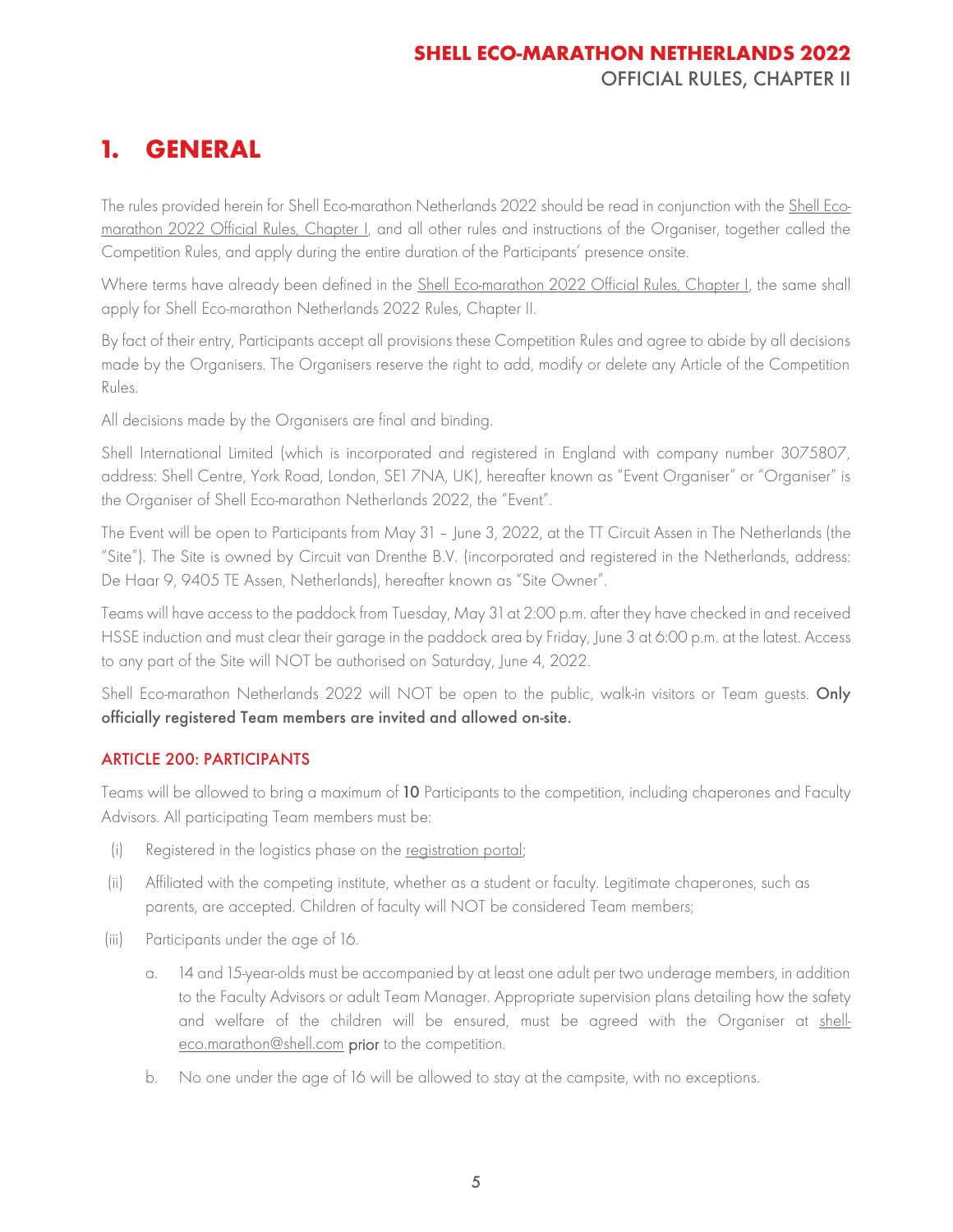Only these 10 registered Team members will receive accreditation to access the paddock area. The Team Manager, Driver and Reserve Driver will be given an additional wristband upon registration at technical inspection.

Each Team is responsible for all costs and expenses associated with participating in the event (i.e. travel to/from the Site, hotel accommodations, meals, vehicle costs, shipping and freight for vehicle, etc.)

The Team Manager is the Team's sole official liaison with the Organiser. The Team Manager must be a student. If all Team members are underage, the Faculty Advisor may also be the Team Manager. All information will be addressed to him/her. For the purposes of the Event, he/she will be responsible for speaking on behalf of the Team.

The Organiser will provide the following for the Teams:

- Participant wristbands to access the paddock area (proving they have checked in and attended the HSSE induction, 1 per Team member);
- Paddock passes (badges and lanyards, 1 per Team member);
- Two yellow armbands or high-visibility vests for start/finish access;
- Wristbands for campsite access, if applicable;
- Participant goodie bags (1 per Team member);
- Vehicle stickers (see Appendix I in the [Shell Eco-marathon 2022 Official Rules, Chapter I\)](https://base.makethefuture.shell/en_gb/service/api/home/shell-eco-marathon/global-rules/_jcr_content/root/content/document_listing/items/download_595134961.stream/1630485146156/38a7abe7331aaa24603d0e8b158565cc726ab78d/shell-eco-marathon-2022-official-rules-chapter-i.pdf);
- Team Manager, Driver and Reserve Driver wristbands equipped with individual RFID codes, to be collected at the technical inspection front desk.

#### <span id="page-6-0"></span>ARTICLE 201: DRIVERS

Drivers must be at least 16 years old on the day of the competition. In all cases, Drivers must be students of the educational institution in question. Proof of enrolment must be provided upon request. A driving license is not mandatory.

#### <span id="page-6-1"></span>ARTICLE 202: MANDATORY DOCUMENTS

At Participant check-in, on Tuesday, May 31 from 14:00– 18:00 and Wednesday, June 1 from 8:00 to 12:00, the Organiser will verify with the Team Manager that all required documents have been submitted online prior to the event via the registration website or e-mail. The Organisers will not authorise entry to the Event if the online registration requirements have not been successfully submitted. Any missing documents must be handed in at Participant check-in on-site for the Team to receive credentials.

The mandatory documents are the following:

- The Terms & Conditions of Participation signed by each of the registered Team Members (minors must have their waivers signed by a parent or guardian
- The Institutional Waiver signed by an individual authorised to sign legal documents on behalf of the school (student signatures will not be accepted.)
- The Enrolment Attestation Form signed by an individual authorised to sign legal documents on behalf of the school (student signatures will not be accepted.)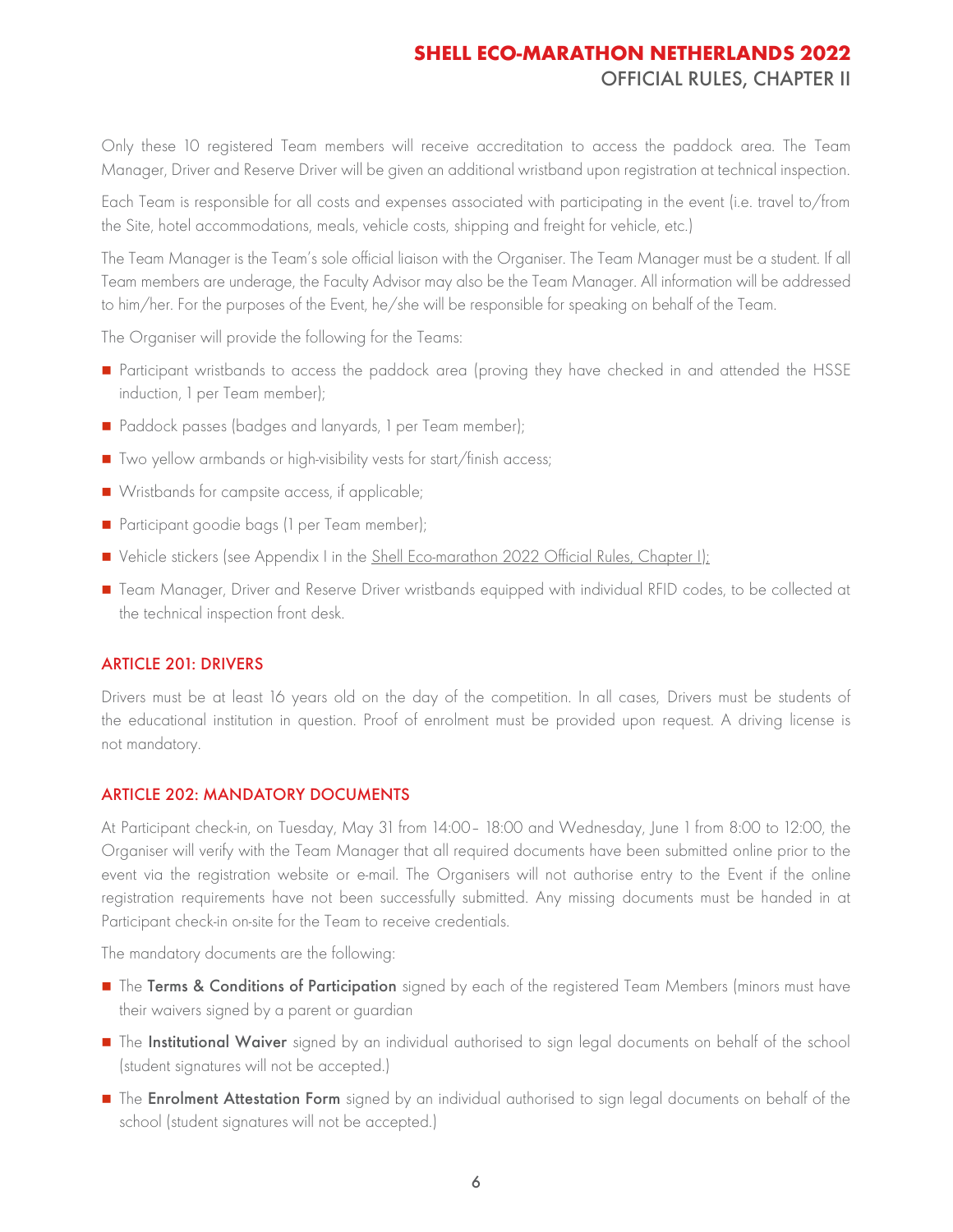■ The Payment Details Request Form signed by an individual authorised to sign financial documents on behalf of the school. After the Event, any applicable prize money will be credited to this bank account. Once the Organiser have made all such transfers successfully, the Organiser shall not be liable for any disputes between Participants thereafter and no correspondence shall be entertained.

#### <span id="page-7-0"></span>ARTICLE 203: ORDERING MANDATORY EQUIPMENT

This article applies to Teams that do not yet have the required equipment. The following item is mandatory and must be purchased via the Event Organiser. Please contact mileage-challenge@jg-event.com to place an order prior to the event. The following materials will also be sold on-site during the Event (Teams must pay with a credit card or cash in Euro; no bank wire or checks will be accepted.)

#### Fuel tanks

These tanks are mandatory and shall not be modified.

■ Urban Concept: 100, 250 or 350 cc

#### <span id="page-7-1"></span>ARTICLE 204: INSURANCE

The Organiser has as a standard procedure and liability insurance for large scale events.

Damages concerning theft or other damage occurring to Teams' vehicles, personal belongings and/or equipment are not covered by this insurance policy.

Damages coming from inappropriate behaviour will not be covered.

Personal injuries are also not covered by this insurance policy. Teams are urged to get sufficient insurance coverage both for themselves and their vehicles for the duration of the Event.

The Organiser shall not be held liable in the event of unauthorised use of the track (this includes the main track and the test track) outside the regularly scheduled hours for testing and competition, or in any case of unauthorised driving outside the stipulated areas (see [Article 19](https://base.makethefuture.shell/en_gb/service/api/home/shell-eco-marathon/global-rules/_jcr_content/root/content/document_listing/items/download_595134961.stream/1630485146156/38a7abe7331aaa24603d0e8b158565cc726ab78d/shell-eco-marathon-2022-official-rules-chapter-i.pdf) of the Chapter I Rules).

#### <span id="page-7-2"></span>ARTICLE 205: DAMAGES NOT COVERED BY THE ORGANISERS

Any damage caused by Participants to track facilities and surroundings and/or to Shell Eco-marathon facilities and/or the Site shall be charged to the Teams having caused said damage. Notwithstanding any other right and remedies available to the Organiser, the Organiser reserves the right to deduct or set off any such damages from the prize money (if applicable) (see Article 241 and 242), but liability shall not be limited to this amount.

#### <span id="page-7-3"></span>ARTICLE 206: DROP OUT POLICY

Teams that wish to drop-out from the competition must inform the Organiser by April 27, 2022. Lack of warning before dropping out will result in a suspension of their institution from Shell Eco-marathon competitions globally for one year.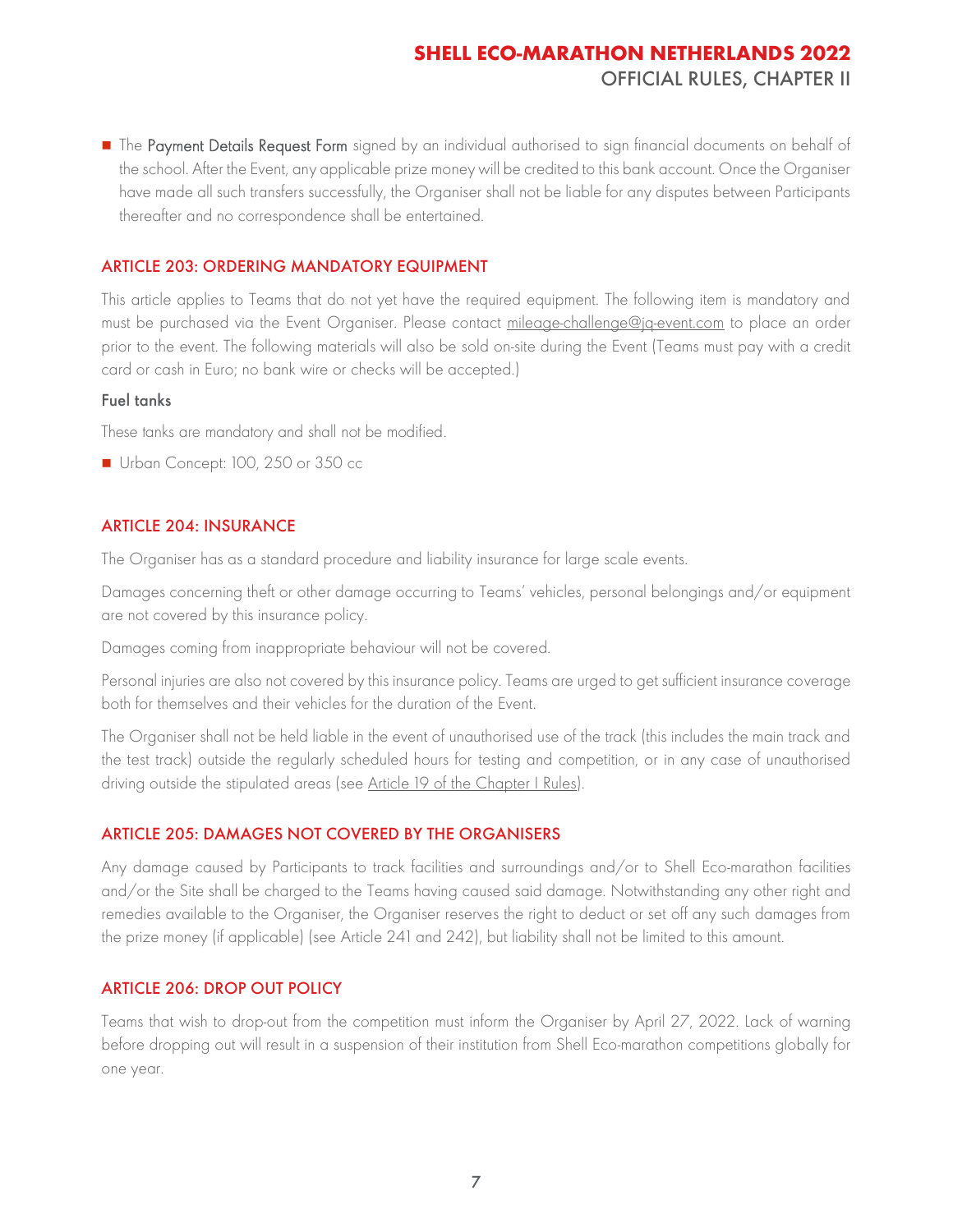#### <span id="page-8-0"></span>ARTICLE 207: STUDENT MEALS

Participants are responsible for purchasing their meals. TT Circuit Assen has a food vendor stand with seating outdoors that will be open during the Event, further details to be confirmed in due course. Teams can also bring their own food to the site, food delivery is not allowed. It is not permitted to prepare food in the paddock areas.

An ATM is available on-site.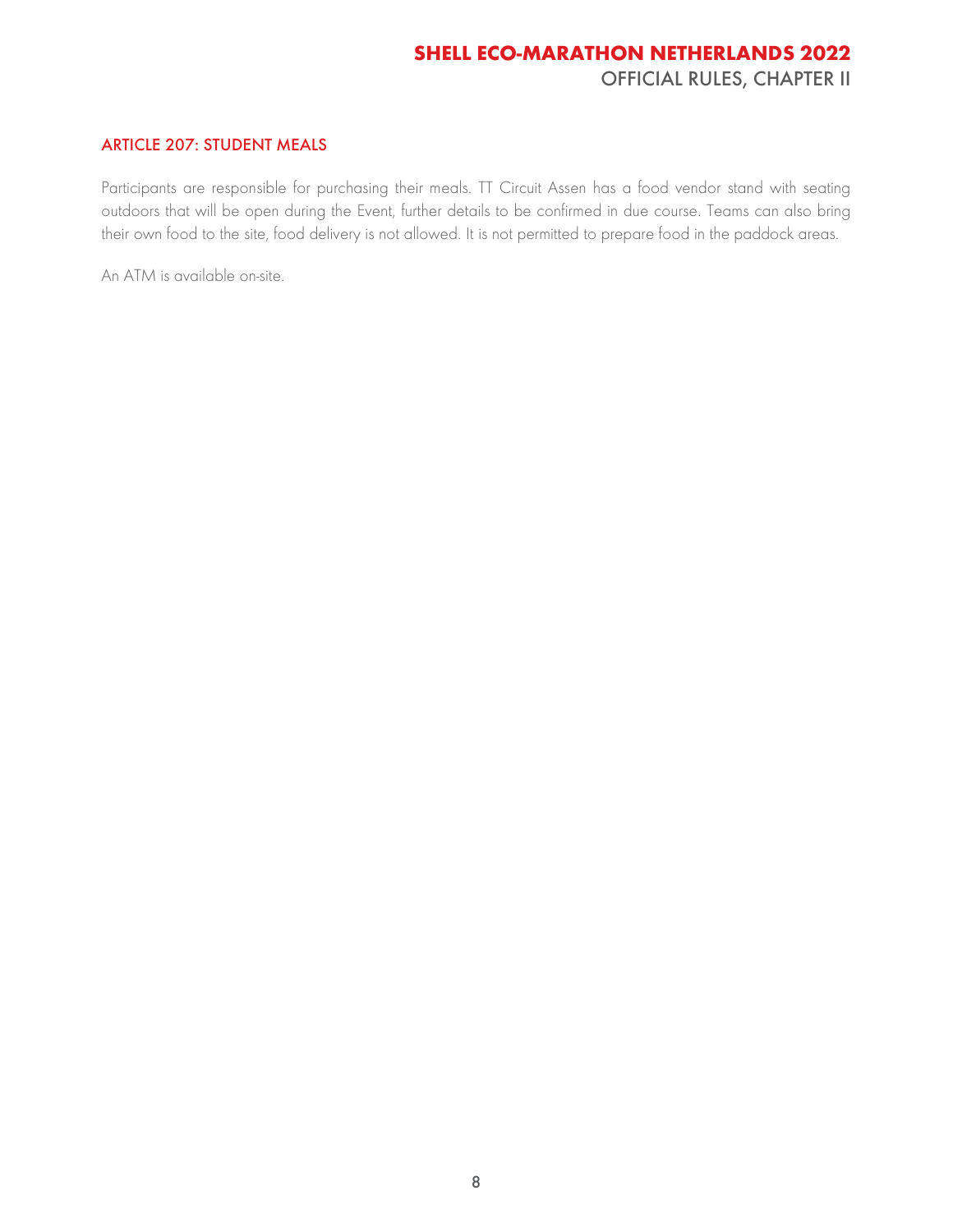# **2. HEALTH, SAFETY, SECURITY AND ENVIRONMENT (HSSE)**

The Organiser is determined to achieve GOAL ZERO, NO HARM, NO LEAKS. Goal Zero means carrying out this event safely so that we ensure there is no harm to people, no damages to assets, and no detriment to the environment.

To achieve this and fulfill our duty of care to our Participants and visitors, the Organiser will work with all relevant agencies (including local government, national regulators and venue related stakeholders) to put plans, policies and procedures in place to manage risk and potential emergency situations that arise.

The Organiser will ensure that these procedures and policies are communicated to the Teams and compliance with all the rules, including safe driving, general behavior and sporting rules, will be **mandatory for everyone**. All Participants must comply with the safety measures and notify the Organiser about any anomalies or incidents.

Participants are required to play their part in achieving Goal Zero by applying the Health, Safety, Security and Environment (HSSE) Golden Rules.

The three HSSE Golden Rules are, YOU and I:

- Comply with the law, standards and procedures;
- Intervene in unsafe and non-compliant situations; and
- Respect our neighbours.

The Organiser will monitor and manage the event using a Safety Team who will be easily identifiable. The purpose of the Safety Team is to promote good practices, challenge unsafe conditions and behaviors, and assist the Teams any way that they can. If a Participant is asked for cooperation by the Safety Team, they should treat this with seriousness and comply with all requests.

Team Managers shall be responsible for enforcing the following regulations, which are drafted in the best interests of all Participants and the success of the event, with the Participants in their Team. Any regulatory non-compliances will be subject to the penalties stated in [Article 8 of Chapter I.](https://base.makethefuture.shell/en_gb/service/api/home/shell-eco-marathon/global-rules/_jcr_content/root/content/document_listing/items/download_595134961.stream/1630485146156/38a7abe7331aaa24603d0e8b158565cc726ab78d/shell-eco-marathon-2022-official-rules-chapter-i.pdf)

Teams understand and agree that approval in the Technical Inspection does not constitute or imply that any vehicle is deemed valid or safe enough to operate on any public road, and only accredits them to operate on the Event Site track for testing or competition purposes.

Health is also a main concern. If you are currently under medication, please bring enough medicine for the duration of the Event.

#### COVID-19

We are continually monitoring the COVID-19 Situation. Controls will be in place on site which are appropriate to the risks in the local area at the time of the event, but Teams should come prepared to follow the site rules which may include masking and social distancing.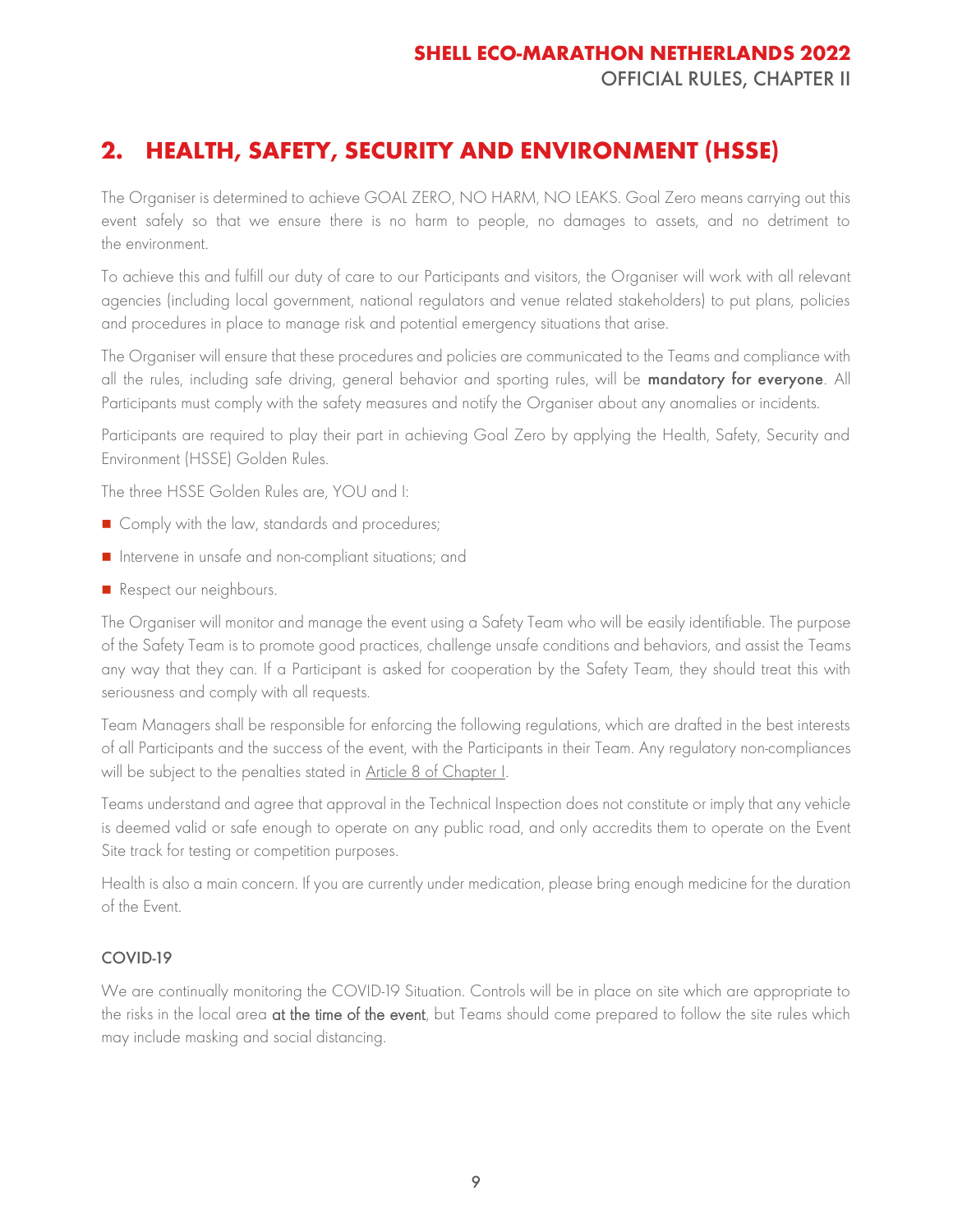#### <span id="page-10-0"></span>ARTICLE 209: SMOKING

The Organiser draws Participants' attention to the fact that smoking is extremely harmful to health. In addition, the event type (like a car-racing competition) requires the handling and storage of dangerous components and fluids such as gasoline, diesel, hydrogen and other fuel materials.

Smoking (including the use of electronic cigarettes) is only allowed in the external designated smoking areas.

#### <span id="page-10-1"></span>ARTICLE 210: DRUGS AND NARCOTICS

The Organiser forbids the use and distribution of narcotics, including marijuana or any illegal substances, for anyone attending or participating in this event.

Dutch government law forbids the distribution and the consumption of many narcotics. Law enforcement officers may intervene anywhere on the premises for narcotic searches. In addition to legal prosecutions from the authorities, any drug and narcotics related breach of the regulations will be treated as a 3rd infraction of the Team (see [Article](https://base.makethefuture.shell/en_gb/service/api/home/shell-eco-marathon/global-rules/_jcr_content/root/content/document_listing/items/download_595134961.stream/1630485146156/38a7abe7331aaa24603d0e8b158565cc726ab78d/shell-eco-marathon-2022-official-rules-chapter-i.pdf)  [8 of Chapter I\)](https://base.makethefuture.shell/en_gb/service/api/home/shell-eco-marathon/global-rules/_jcr_content/root/content/document_listing/items/download_595134961.stream/1630485146156/38a7abe7331aaa24603d0e8b158565cc726ab78d/shell-eco-marathon-2022-official-rules-chapter-i.pdf), even if no prior violation has occurred.

Any prescription medication, which may impact an ability to drive or operate equipment, should be declared to the organisers.

#### <span id="page-10-2"></span>ARTICLE 211: ALCOHOL

Alcohol consumption by any Participant is not allowed at any time on the SEM site.

The Organiser reserves the right to intervene and remove from the site any person(s) found to be, in their sole and absolute determination, in a state unfit to participate. Any behavior deemed by the Organiser to be unfit and/or inappropriate may be subject to the penalties laid out i[n Article 8 of Chapter I](https://base.makethefuture.shell/en_gb/service/api/home/shell-eco-marathon/global-rules/_jcr_content/root/content/document_listing/items/download_595134961.stream/1630485146156/38a7abe7331aaa24603d0e8b158565cc726ab78d/shell-eco-marathon-2022-official-rules-chapter-i.pdf) up to and including, immediate Team disqualification even if no prior violation has occurred.

#### <span id="page-10-3"></span>ARTICLE 212: COMMERCIAL TRANSPORT OF DANGEROUS GOODS

Commercial transport of Dangerous Goods is a risk if not correctly packed or handled. If the goods are hidden, declared incorrectly, left undeclared, packed or labelled incorrectly, health and safety is severely compromised. Commercial freight transportation regulations have increased significantly worldwide within the last couple of years requiring Shell Eco-marathon Student Teams to seek and understand the current restrictions/regulations, and the ramifications for non-compliance.

DSV Solutions (formerly know as Agility Fairs & Events Logistics) is the Global Freighting Partner for Shell Ecomarathon. Their global expertise will assist you in identifying any shipping restrictions/regulations for any chemicals and selected batteries. They will outline the process of packing and shipping your Shell Eco-marathon vehicle crates through commercial carriers to Shell Eco-marathon events worldwide.

Shipping Dangerous Goods such as batteries, pressurised containers or flammable liquids is heavily regulated internationally as improper packing can have catastrophic consequences. As per [Article 24\(i\)](https://base.makethefuture.shell/en_gb/service/api/home/shell-eco-marathon/global-rules/_jcr_content/root/content/document_listing/items/download_595134961.stream/1630485146156/38a7abe7331aaa24603d0e8b158565cc726ab78d/shell-eco-marathon-2022-official-rules-chapter-i.pdf) Teams are required to seek early guidance regarding the shipment of any Dangerous Goods from their commercial freight company or from our global freighting partner, DSV Solutions (previously known as Agility Fair and Events . Teams may contact DSV Solutions at garcia.newell@dsv.com.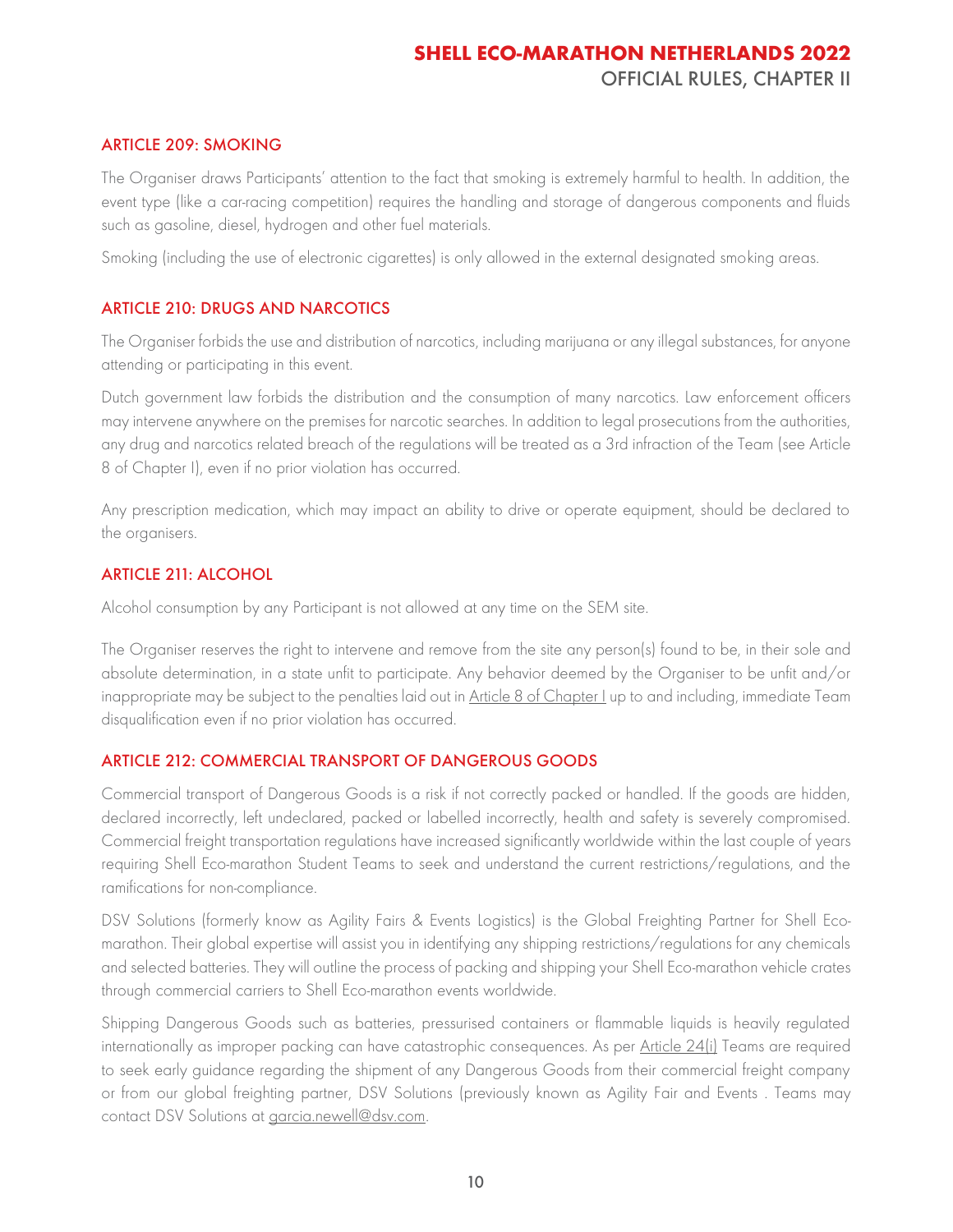If Teams are using air freight to ship their vehicle, they are advised to ship their batteries separately from their main crate by sea to minimise risks and to avoid having their whole crate being designated as 'Dangerous Goods'.

We require the following documentation from all Teams shipping commercially, i.e. not taking the competition vehicle to the venue in their own cars, to show that care has been taken to pack the goods safely. There are two forms of documentation we accept:

■ Dangerous Goods certificate from an official Dangerous Goods packer stating that the crate has been packed according to international safety standards.

Or

- [A Shipping Form + Dangerous Goods Packing Declaration](https://register.makethefuture.shell/content/dam/sem-aem/sem-2022/shell-eco-marathon-europe-2022/Shell%20Eco-marathon%20Netherlands%202022%20-%20Shipping%20Form%20and%20DG%20Packing%20Declaration.pdf) which requires a person of authority at your institution to confirm that
	- (i) They have thoroughly checked the packing of your crates and it is safe to be transported via Commercial Transportation.
	- (ii) They will undertake any financial and legal liabilities that might arise from incidents caused by failures to pack Dangerous Goods safely.

The forms of documentation we accept differ based on the type of freight you are using to transport your crate.

| <b>AIR FREIGHT</b>                                                                                                                                                                                                                         | <b>SEA FREIGHT</b>                     | <b>ROAD FREIGHT</b>                    |
|--------------------------------------------------------------------------------------------------------------------------------------------------------------------------------------------------------------------------------------------|----------------------------------------|----------------------------------------|
| Only Dangerous Goods certificate allowed if<br>there are Dangerous Goods in the crate                                                                                                                                                      | Dangerous Goods<br>certificate or      | Dangerous Goods<br>Packing Declaration |
| If you have no Dangerous Goods in your crate,<br>we will accept the Dangerous Goods Packing<br>Declaration provisionally. We will check on site<br>and if this is a false declaration, penalties up to<br>disqualification will be levied. | Dangerous Goods<br>Packing Declaration |                                        |

Teams must upload their Dangerous Goods documentation to the registration portal as part of the logistics registration phase, before the crate gets picked up by their off-shore freight forwarder. The penalty applied to Teams who bypass the requirements for commercially shipping Dangerous Goods may be considered as the third infraction according to [Article 8 of Chapter I.](https://base.makethefuture.shell/en_gb/service/api/home/shell-eco-marathon/global-rules/_jcr_content/root/content/document_listing/items/download_595134961.stream/1630485146156/38a7abe7331aaa24603d0e8b158565cc726ab78d/shell-eco-marathon-2022-official-rules-chapter-i.pdf)

More information on Dangerous Goods can be found in the [Dangerous Goods Shipping Guide.](https://register.makethefuture.shell/content/dam/sem-aem/sem-2022/shell-eco-marathon-europe-2022/Shell%20Eco-marathon%202022%20Dangerous%20Goods%20Guide%20-%20Europe%20and%20Africa.pdf)

#### <span id="page-11-0"></span>ARTICLE 213: MOVING URBAN CONCEPT VEHICLES

In all places other than on the track, all Urban Concept vehicles must be moved without the use of the engine or motor. They must be manually pushed or pulled by an accompanying Team member wearing gloves. This also applies to the pit lane and the paddock area.

When a vehicle is pushed or pulled, the speed must not exceed a walking pace and the vehicle must never be out of the control of the Team members.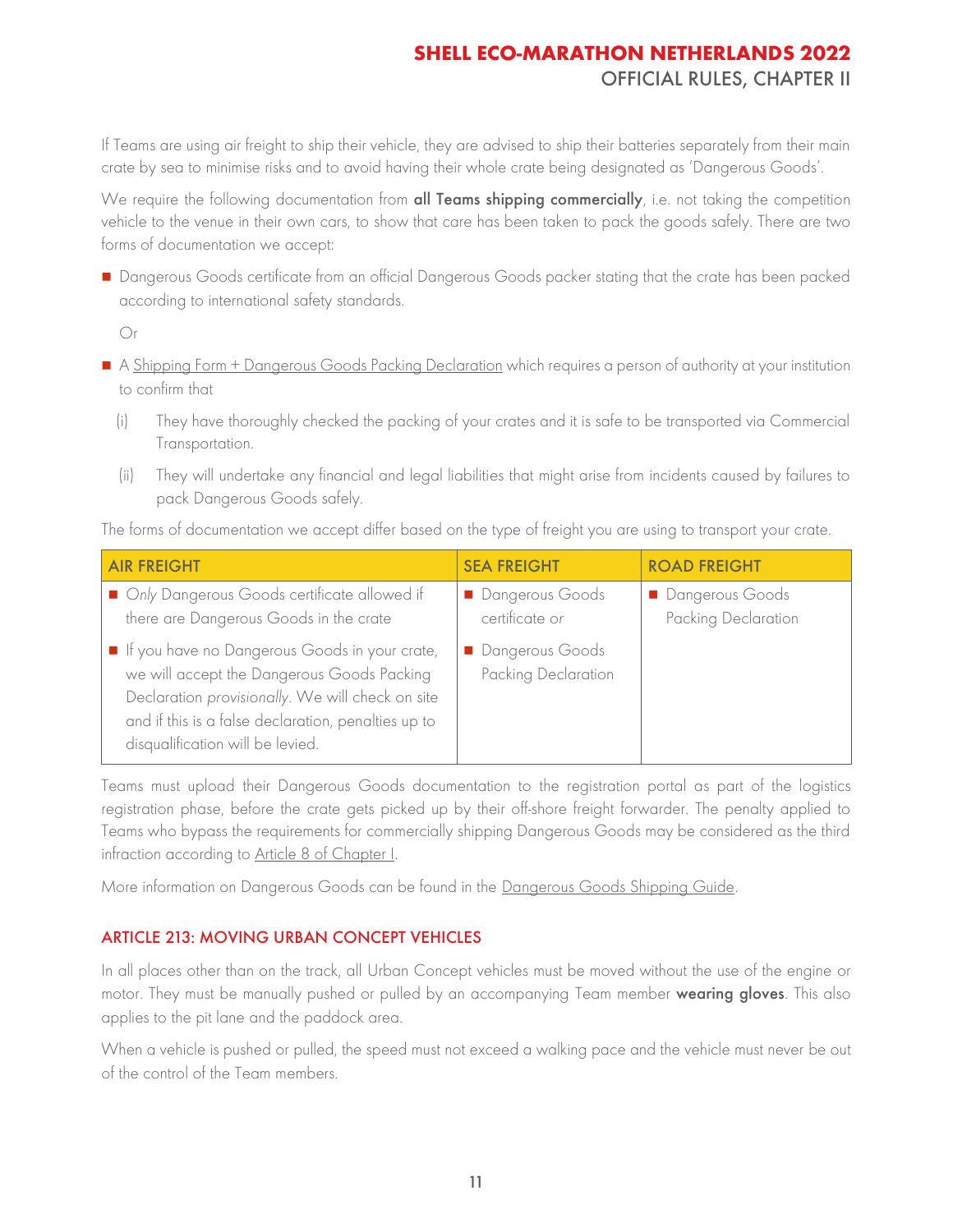#### <span id="page-12-0"></span>ARTICLE 214: TEST TRACK

There will be no dedicated test track available for testing in Shell Eco-marathon Netherlands 2022.

#### <span id="page-12-1"></span>ARTICLE 215: PEDESTRIANS

Except for the Track Marshals or any other person duly authorized by them and under their control, no pedestrian is allowed on the track. Track reconnaissance is forbidden. However, the Organiser understands the need for Teams to view the track. A suitable time will be designated for this, which will be advised during the mandatory briefing.

#### <span id="page-12-2"></span>ARTICLE 216: PARTICIPANT DRONES

Unmanned aerial vehicles (UAVs), commonly known as drones, belonging to any private individual Participant, may not be used nor overfly any of the site.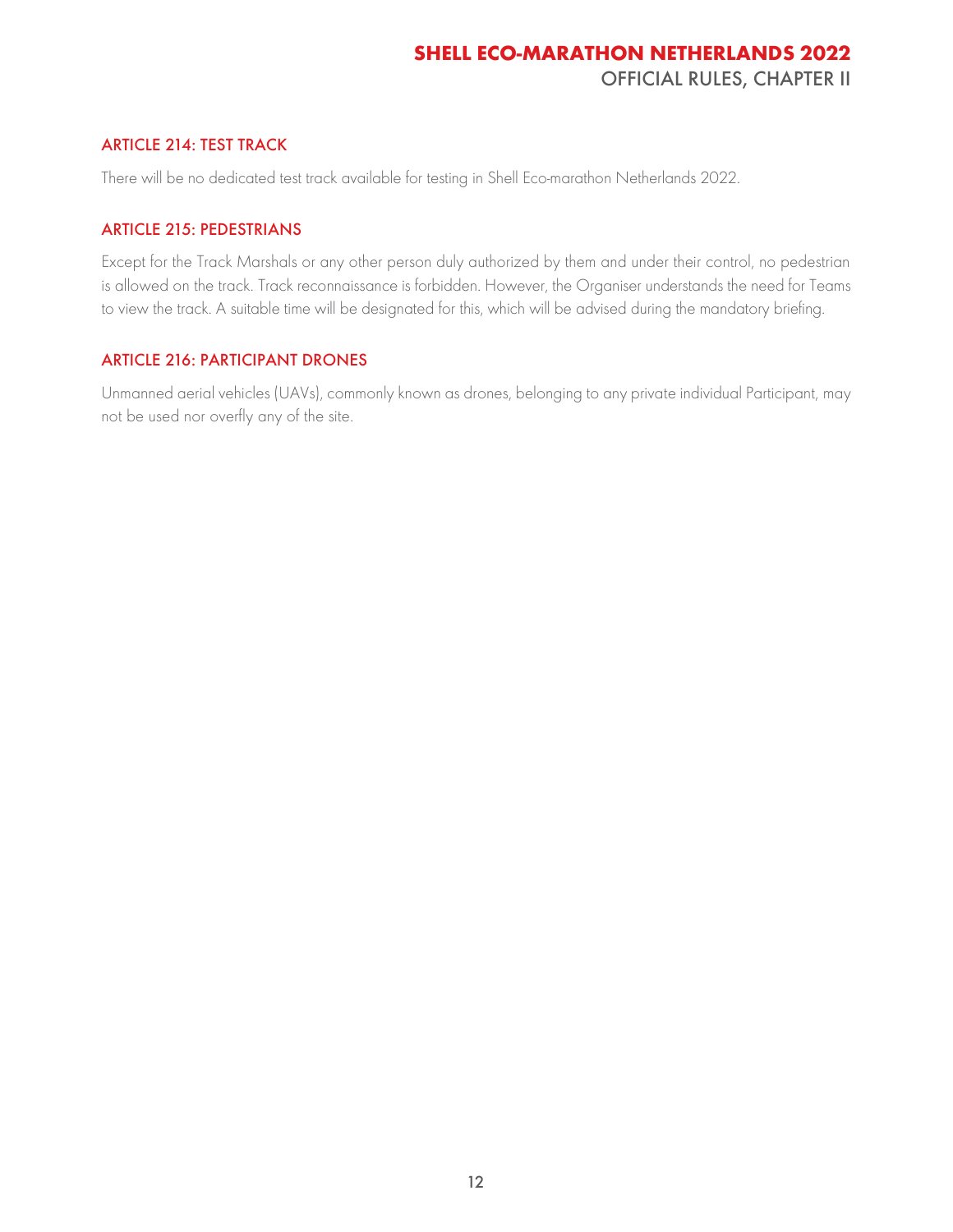# <span id="page-13-0"></span>**3. PADDOCK SAFETY**

#### <span id="page-13-1"></span>ARTICLE 217: PADDOCK ACCESS

The Paddock will be open to Teams:

From 14:00 to 18:00 on Tuesday, May 31, for Participants with the appropriate accreditation, after check-in and HSSE induction.

From 8:00 to 18:00 from Wednesday, June 1 to Friday, June 3. All Teams and equipment must be out of the Paddock spaces by Friday, June 3, at 18:00.

The paddock will be closed between 18:00 and 8:00. This means that the paddock area remains closed overnight, and nobody is allowed into this area during this time. Power will be turned off to the paddocks overnight.

#### <span id="page-13-2"></span>ARTICLE 218: TOOLS AND WORK EQUIPMENT

The Organiser will verify that tools and work equipment Teams bring to a Shell Eco-marathon event meet National or Local Standards. All power tools must be good working order and any safety features must be in place. During the event, the Safety Team will patrol the paddock area to ensure Teams are working in a safe manner. The following tools and equipment must have certification to prove that they are in a good working order as deemed by the Organiser:

- Electrical equipment: this must be properly rated for the Netherlands and have a suitable test certificate to show that it is fit for use. During the event, the safety team will be patrolling the paddock to check for compliance.
- Teams are required to have approval from the Safety Team to use any small cutting or grinding equipment. Safety guards protecting the cutting wheel must be in place and fixed for use. Heavy duty cutting and grinding must be done by the welding team provided by the Organisers.
- No welding work is to be carried out in the paddocks. Teams are not authorized to bring their own welding equipment to the event site. Any welding equipment found will be confiscated for the duration of the event.
- All electrical equipment used must be properly fused. All cables must be in good condition for the equipment. High wattage electrical appliances must not be plugged into a multiple plug strip. If you are using a multi plug strip, each must have internal overcurrent protection. (see [Article 24j of](https://base.makethefuture.shell/en_gb/service/api/home/shell-eco-marathon/global-rules/_jcr_content/root/content/document_listing/items/download_595134961.stream/1630485146156/38a7abe7331aaa24603d0e8b158565cc726ab78d/shell-eco-marathon-2022-official-rules-chapter-i.pdf) the Chapter I Rules);
- Only approved universal adaptors are to be used for all appliances and power tools;
- All air compressors must have a suitable test certificate.

In the event the Organiser deems any equipment is unsafe, the Organiser reserves the right to not permit the equipment to be used.

#### <span id="page-13-3"></span>ARTICLE 219: COMPLETE PADDOCK AREA HOUSEKEEPING

The Organiser requires Participants to exercise care in their paddock space or garage, particularly in the following aspects:

■ No drilling, cutting, welding or grinding work is to be carried out in the paddocks. Teams are not authorised to bring their own welding equipment to the Event Site or the campsite. Any welding equipment found will be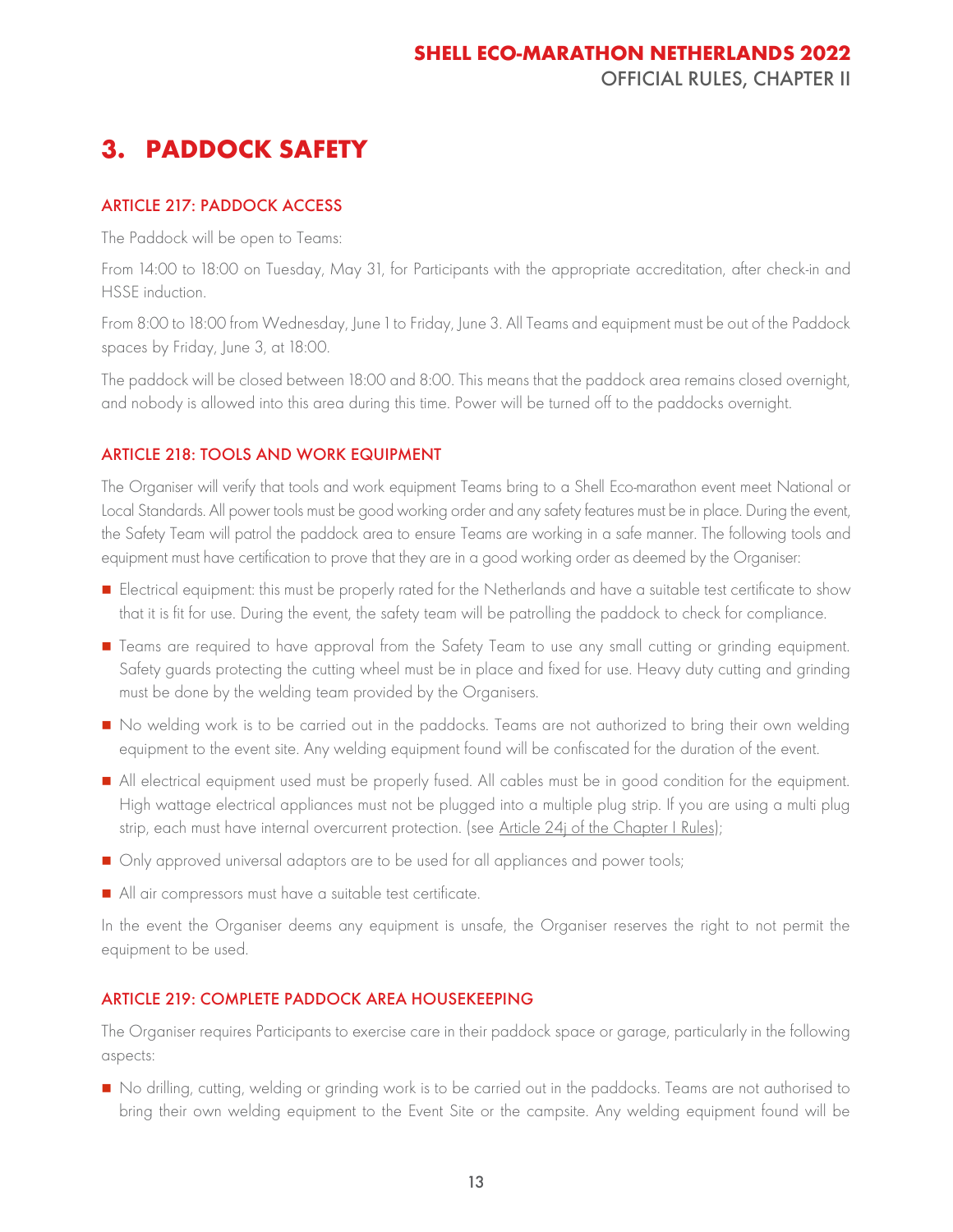confiscated for the duration of the event. Welding must be done outside by the designated professionals provided by the Organiser in the designated area:

- The welding service is only for minor modifications or repairs and not intended for Teams to have their vehicle completed only upon after arrival at the event. All Teams must go through Technical Inspection before accessing welding services. Vehicles requiring major modifications must have Technical Director approval;
- Vehicles with internal combustion engines can run their engines for 5 seconds maximum in the paddocks. If longer time is necessary, this may only be done in designated areas outside the building.
- Lift stands or appropriate raised platforms should be used for vehicle tuning and repairs;
- Use duct tape, or other appropriate means, to secure any cords or cables lying on the pit floor;
- Hazardous (toxic/flammable/solvent) products should be clearly segregated, labelled and stored in a flammable storage container..
- Cooking or other preparation of food is strictly forbidden in the paddock. Consumption of food and drinks in the paddock should be avoided.

#### <span id="page-14-0"></span>ARTICLE 220: PROTECTIVE EQUIPMENT AND MATERIALS

Teams share responsibility for safety matters and are required to provide adequate safety gear ('Personal Protection Equipment') including but not limited to the following for use at the Event:

- Safety glasses for all Participants (disposable types are permitted) or impact-resistant glasses or goggles when necessary;
- Hearing protection for all Participants (approved ear plugs or muffs);
- Dust masks when required for work generating airborne particles;
- Gloves for general work (leather or canvas). If unsure on the usage of gloves, contact a Shell safety representative;
- Gloves for handling fuel or motor oil made of chemical resistant material (nitrile gloves are recommended);
- Closed shoes must be worn at all time in the paddock and track area (sandals and flip-flops will not be permitted).

Note any requirement for COVID-19 protective equipment will be communicated separately.

#### <span id="page-14-1"></span>ARTICLE 221: FIRE SAFETY

The Organiser stresses that Teams must take managing fire risks with utmost seriousness. Any improper fuel storage or poorly mitigated fire risks deemed to contribute to an unsafe condition will lead to the removal and disposal of the offending items. At the Event, Teams will be briefed on rules and guidelines for fire safety. Team Managers will be required to ensure that their Team strictly adheres to the rules and guidance provided.

The Organiser will provide fire extinguishers for the paddock area.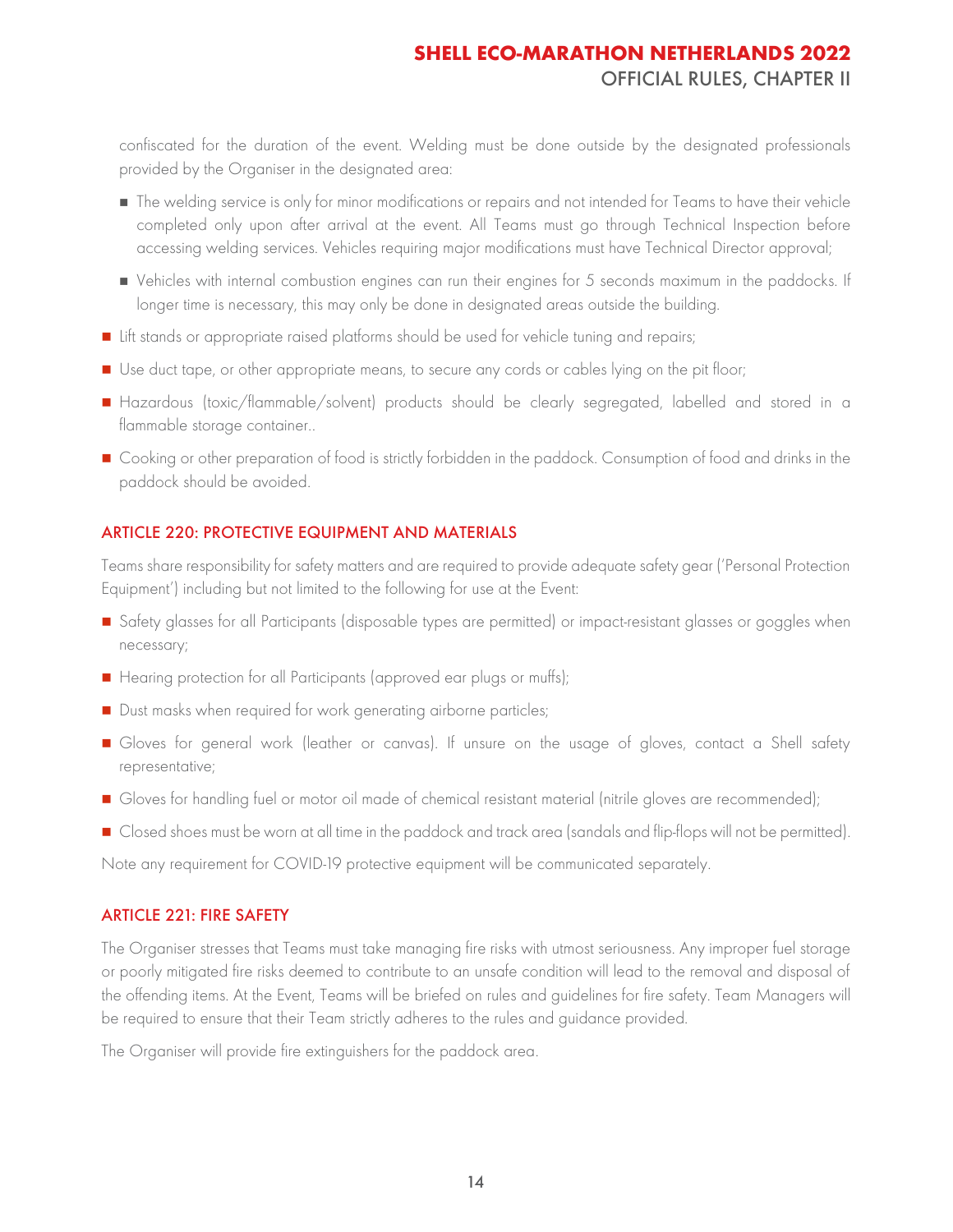#### <span id="page-15-0"></span>ARTICLE 222: ELECTRICAL SAFETY

Teams must ensure that the tools and equipment that they bring to the Event are safe for use in the Europe (220V/240V, 50Hz) and without defects. Example of defects include but are not limited to: damaged plugs, exposed wires and malfunctioning parts. If the equipment is rated for a different voltage, please use it with an appropriate voltage adaptor.

The Safety team will be patrolling the paddocks to inspect the equipment to ensure compliance. In the event the Organisers are of the view that such tools and equipment is/are unsafe, the Organisers have the sole and absolute right to confiscate the item for return at the end of the Event.

Additionally, Teams must comply with the following regulations:

- Fire blankets or lithium polymer battery bags must be used when charging lithium batteries (see Chapter 1 Article  $24h$ ); and only chargers specifically made for the type of battery should be used. Programmable chargers should be set at the right setting before charging. Batteries must not be left to charge unattended.
- All electrical equipment used must be properly fused. All cables must be in good condition and appropriate for the equipment it is intended for. High wattage electrical appliances must not be plugged into a multiple plug strip. If you are using a multi plug strip, each must have internal overcurrent protection. (see Chapter 1 Article 24i). Multiple plug sockets cannot be connected.

#### <span id="page-15-1"></span>ARTICLE 223: ON-SITE WELDING RULES

On-site welding and heavy duty cutting/grinding will only be performed by a professional group arranged by the Organiser. The welding service is only for minor modifications or repairs and not intended for Teams to have their vehicle completed immediately after arrival to the event. All Teams must go through technical inspection before accessing welding services. Vehicles requiring major modifications must have Technical Director approval.

#### <span id="page-15-2"></span>ARTICLE 224: SAFETY DATA SHEETS (SDS)

Except for approved race fuels or energy sources, upon request by the Organisers, all Teams should be able to provide the SDS of any products they use in their garages, e.g. solvents, cleaning agents, chemicals, etc. These should be stored with the materials and must be available on request.

#### <span id="page-15-3"></span>ARTICLE 225: EMERGENCY EXITS

Fire and emergency exits must be kept clear at any time from any obstructing equipment or vehicles.

#### <span id="page-15-4"></span>ARTICLE 226: WASTE MANAGEMENT

Participants are responsible for the cleanliness of their garages and the immediate area surrounding their garage. The Organisers will put in place a sorted waste collection system at the Site. Participants are required to sort their waste and to place it in the appropriate containers and bins. Teams are reminded to adopt a green approach at this Event, to recycle and reuse items, and avoid wastage.

All unused and waste liquid chemicals/lubricants must be surrendered at the waste collection point at the end of the Event. It must not be disposed of by pouring down the sink or drain or discarded in the paddocks.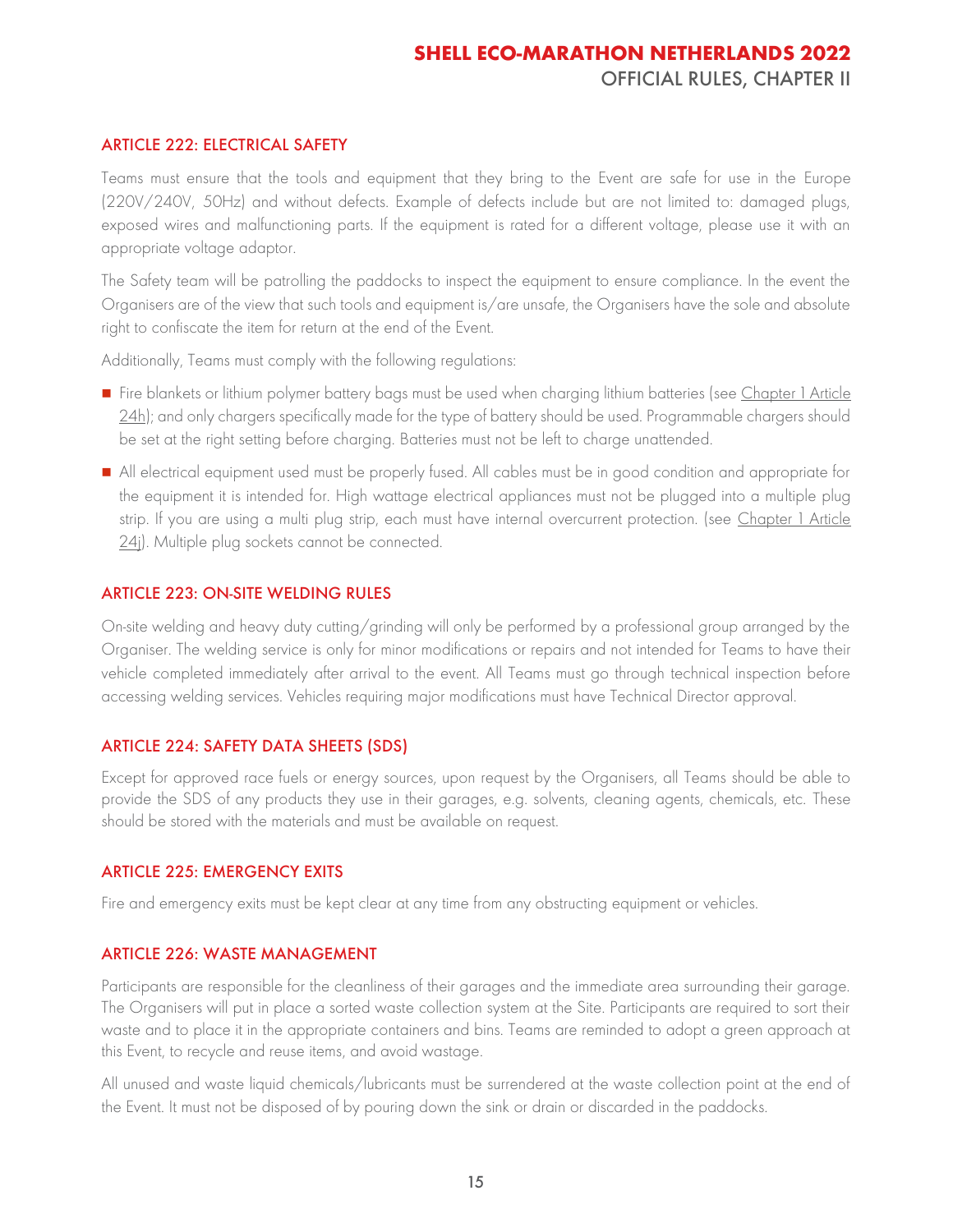# <span id="page-16-0"></span>**4. COMPETITION/PRACTICE**

#### <span id="page-16-1"></span>ARTICLE 227: DEFINITION OF COMPETITION

**Definition:** For the attempt to be valid, Teams must complete  $\frac{7}{1}$  laps in a maximum time of 41 minutes for a total distance of 16.8 km.

The Driver must stop once per lap. The stopping point will be specified by a panel or a specific road-marking under the control of a Track Marshal. It must be a full stop of the wheels and must take place at the specified point unless other vehicles have already stopped and no space is available on the track to do so. In case of disrespect of the designated place for this stop, or a 'rolling stop,' the concerned attempt will be invalid.

Attempt: Each Team will be limited to a maximum of four attempts. The best result will be retained for the final classification.

An attempt is counted when the vehicle crosses the start line. Even if the vehicle stops near the start line, a new start will not be granted for the attempt in question.

Results: All results are considered temporary until the official results are published on the Shell Eco-marathon website after the Event.

In the event of any disputes, all decisions made by the Race Director are binding and final.

Winners: The winner of the competition will be the Team with the highest energy efficiency result in their vehicle class and energy category, within the valid attempts as defined above. The winners will be announced on the last day of the Event, during the Awards Ceremony.

Only Urban Concept vehicles will be competing in Shell Eco-marathon Netherlands 2022.

#### <span id="page-16-2"></span>ARTICLE 228: START AND FINISH OF COMPETITION

Only vehicles which have passed technical and safety inspection will be allowed in the queue to access the filling point and starting line.

The vehicle may be accompanied by a maximum of three Participants, including the Driver, who have the appropriate ID badges, wristbands and armbands or high-vis vests. Once the vehicle has left the starting line, all non-driving Participants must leave the starting area.

The starting area is dedicated for the Driver to take his/her place in the vehicle in safe conditions, and to close the vehicle body. It is forbidden to work on the vehicle in this area. In case of difficulties in starting the vehicle, a maximum of two minutes will be granted to try again, after which time the Team must return the vehicle to the paddock for repairs. Teams must re-join at the end of the queue when they would like to attempt again. No equipment will be tolerated in the starting area, e.g. heater system, trolley, toolbox, etc.

Drivers must wait for a signal from the flag bearer (green flag) before starting and must carefully enter the track at the merging point on the track/pit lane. It is forbidden to cross the solid demarcation line separating the track and the starting lane.

At the start line: Vehicles will start one by one. Vehicles must be at a full stop and are not allowed any outside assistance during starting. Any pushing of the vehicle is prohibited.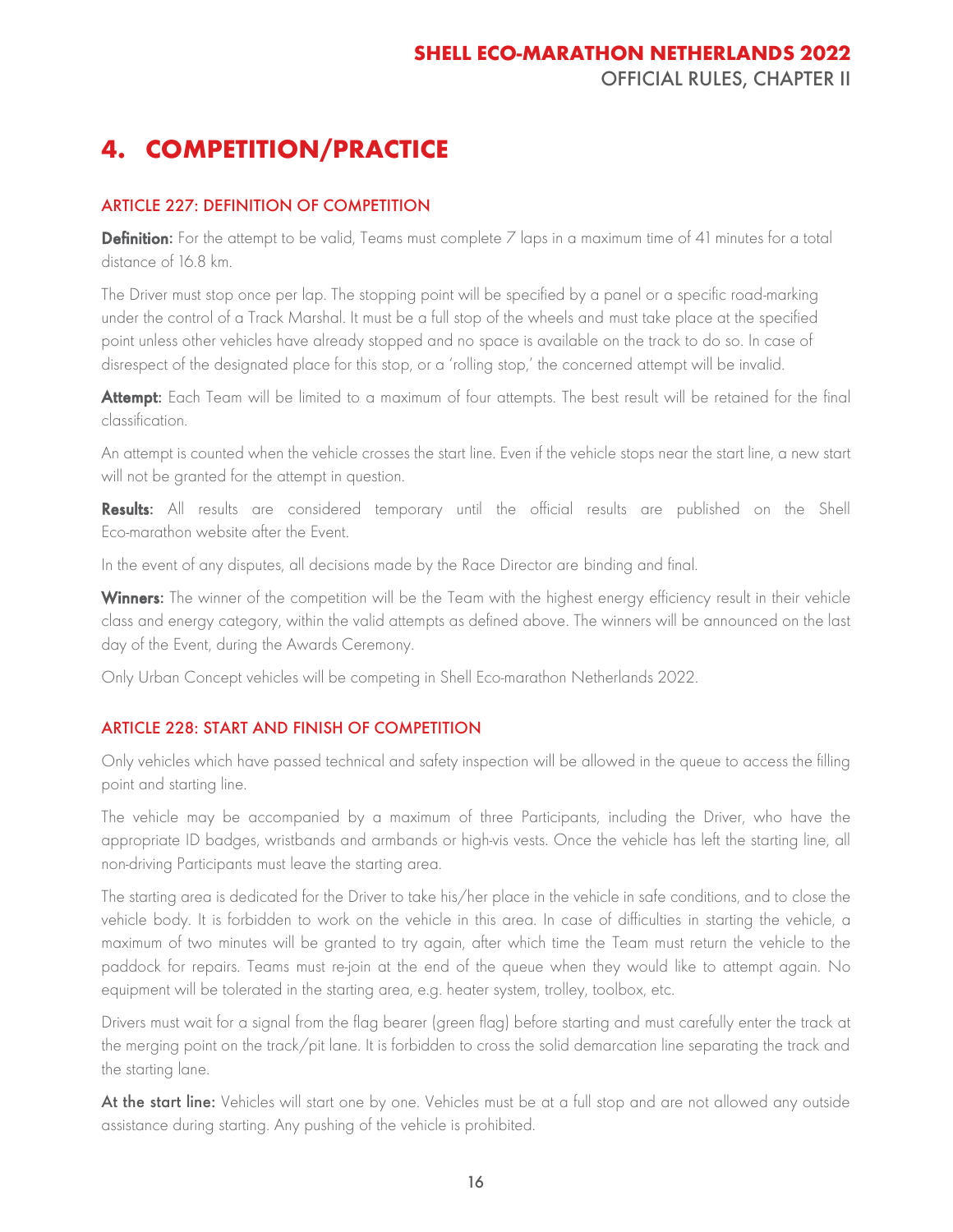At the finish line: Competitors are not allowed to work on their vehicles prior to inspection of the vehicle by the Inspectors. Inspectors/marshals are the only people authorised to fill or top up the tank.

#### <span id="page-17-0"></span>ARTICLE 229: QR CODE ATTRIBUTION

Up to three QR code wristbands will be attributed to each Team: one for the Team Manager, and one for each Driver.

This QR code is your reference for:

- Briefing presence control.
- Technical inspection access, process, and final status.
- Competition access, race queue entrance, and start and finish measurement.

#### <span id="page-17-1"></span>ARTICLE 230: TIMEKEEPING

All vehicles will be equipped with an extra-flat electromagnetic transponder that will be fitted after technical inspection using adhesive tape or similar, inside or outside the vehicle according to the vehicle's characteristics.

Should there be any malfunction of the transponder midway through an attempt, the attempt will be voided and a new attempt will be awarded, given that this is duly verified by the Organisers as per Article 6 and Article 7 of the [Chapter I Rules.](https://base.makethefuture.shell/en_gb/service/api/home/shell-eco-marathon/global-rules/_jcr_content/root/content/document_listing/items/download_595134961.stream/1630485146156/38a7abe7331aaa24603d0e8b158565cc726ab78d/shell-eco-marathon-2022-official-rules-chapter-i.pdf)

The transponder must be returned to the technical team as part of Participant check-out at the end of the Event.

#### <span id="page-17-2"></span>ARTICLE 231: TRACK ACCESS CONDITIONS

Track access is authorised for qualified Urban Concept vehicles, only during official opening hours according to the competition schedule. For other conditions, please refer to Article 13 in the [Chapter I Rules.](https://base.makethefuture.shell/en_gb/service/api/home/shell-eco-marathon/global-rules/_jcr_content/root/content/document_listing/items/download_595134961.stream/1630485146156/38a7abe7331aaa24603d0e8b158565cc726ab78d/shell-eco-marathon-2022-official-rules-chapter-i.pdf)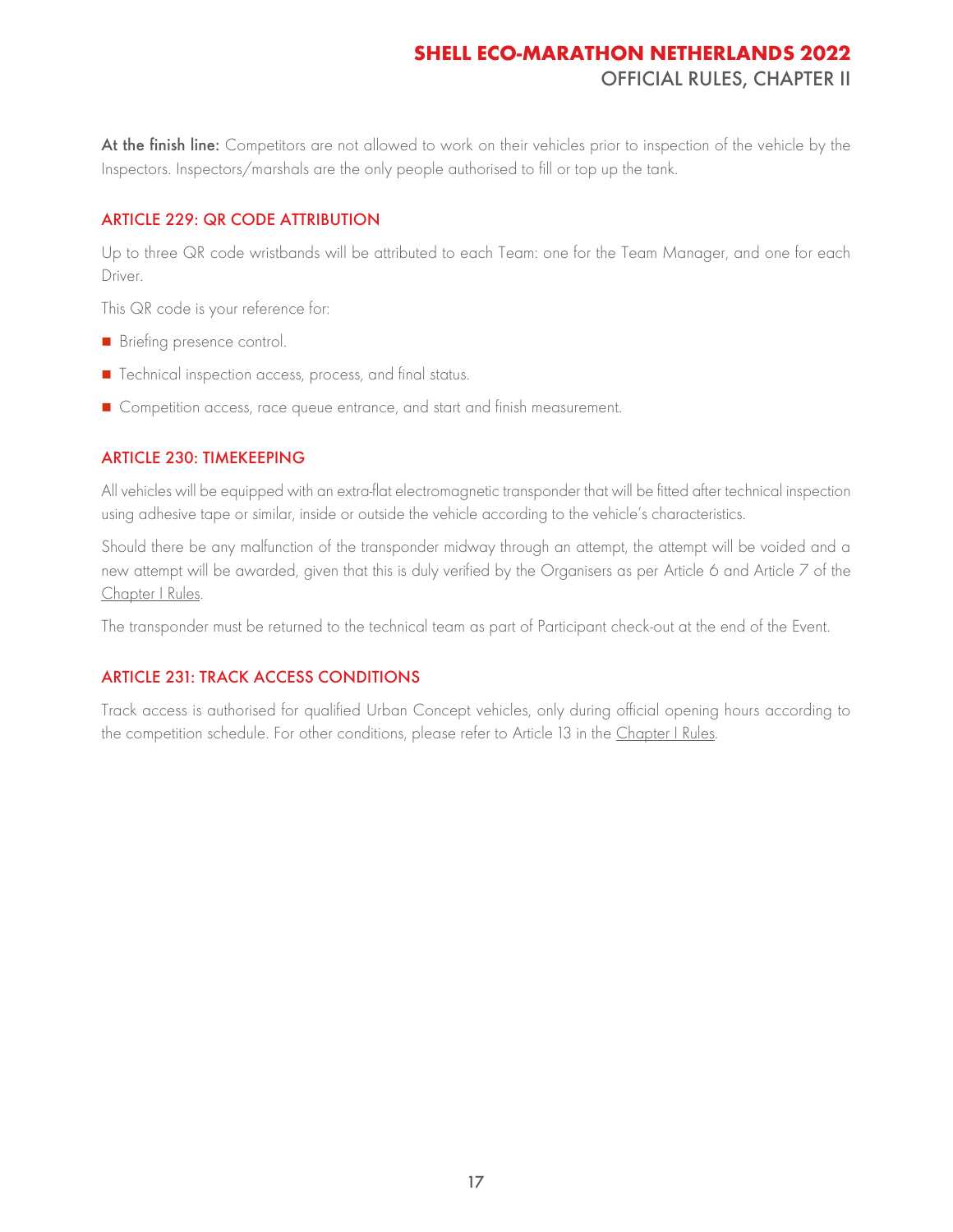#### <span id="page-18-0"></span>ARTICLE 233: RACE DIRECTOR AND MARSHALS

The Race Director will be assisted by his team of track marshals, who will ensure that all Shell Eco-marathon rules are complied with on the track. The decision of the Race Director to disqualify or dismiss a Team from the competition for non-compliance to competition rules shall be final and binding.

#### <span id="page-18-1"></span>ARTICLE 234: BREAKDOWNS AND OTHER INCIDENTS

If, due to an incident, the race is stopped and the red flag used, all vehicles on the track at that time will receive a replacement attempt.

For other details, please refer to Article 18 in the [Chapter I Rules.](https://base.makethefuture.shell/en_gb/service/api/home/shell-eco-marathon/global-rules/_jcr_content/root/content/document_listing/items/download_595134961.stream/1630485146156/38a7abe7331aaa24603d0e8b158565cc726ab78d/shell-eco-marathon-2022-official-rules-chapter-i.pdf)

#### <span id="page-18-2"></span>ARTICLE 235: MANDATORY BRIEFING

The morning briefing is mandatory for the Team Manager and the Drivers (main Driver and Reserve Driver.) Teams must scan their QR code tag for presence control. If the Team Manager is not present at this briefing the vehicle will not be authorised on track for the entire day. Only the Drivers attending the briefing will be authorised on track for the entire day.

#### <span id="page-18-3"></span>ARTICLE 236: ENERGY CONSUMPTION CHECKS

A maximum of three Participants per Team including the Driver may be present at the start and finish lines with their vehicle during the energy consumption check performed by the technical Team at the end of a valid attempt.

#### <span id="page-18-4"></span>ARTICLE 237: PANEL INFORMATION

The Organiser recognises the need for Teams to communicate with Drivers using panel boards along the track. A dedicated panelling area is designated for this. Only two Participants wearing a dedicated safety vest or armband supplied by the Organiser shall be allowed in said paneling area at any time. Paneling outside this area is forbidden.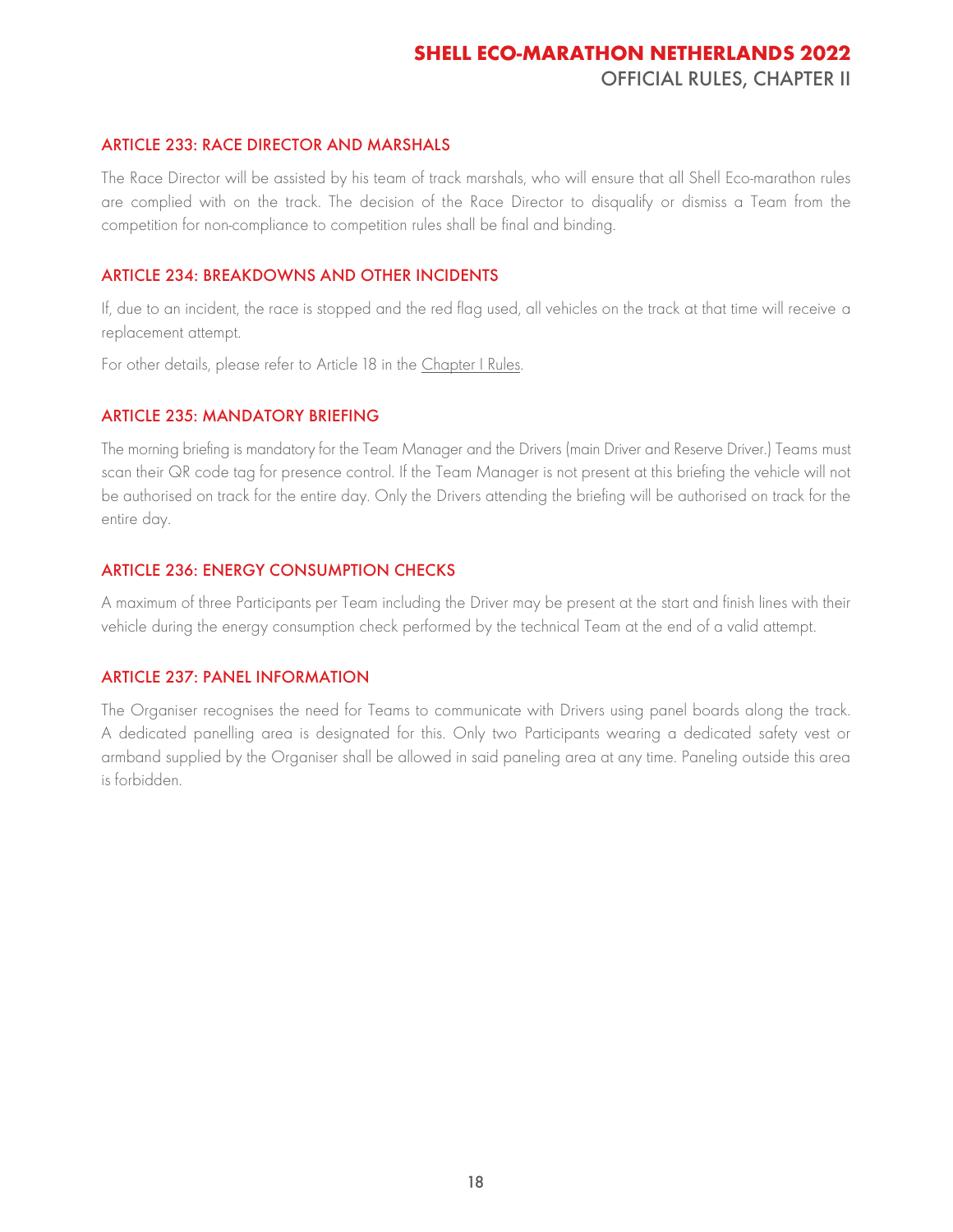# <span id="page-19-0"></span>**5. PROVISIONAL COMPETITION SCHEDULE**

Note: In compliance with the competition rules, the Organisers reserve the right to make any changes that may prove necessary. Exact timings will be available in due course. The schedule for the day will be confirmed every morning during the mandatory technical and safety briefing and will be posted on screens throughout the paddock area. Should there be further charges, the most current schedule will be the one posted on the screens.

#### TUESDAY, MAY 31, 2022

- Campsite open (afternoon)
- Participant Check-in open (afternoon)
- Team Paddocks open

#### WEDNESDAY, JUNE 1, 2022

- Campsite open
- Participant Check-in open
- Team Paddocks open
- Technical Inspection open
- Mandatory technical and safety briefing (Team Managers and Drivers only)
- Track open for practice

#### THURSDAY, JUNE 2, 2022

- Campsite open
- Team Paddocks open
- Technical Inspection open (morning only)
- Mandatory technical and safety briefing (Team Managers and Drivers only)
- Track open for practice
- Track open for competition

#### FRIDAY, JUNE 3, 2022

- Campsite open
- Team Paddocks open
- Mandatory technical and safety briefing (Team Managers and Drivers only)
- Track open for competition
- Participant check-out open
- Awards Ceremony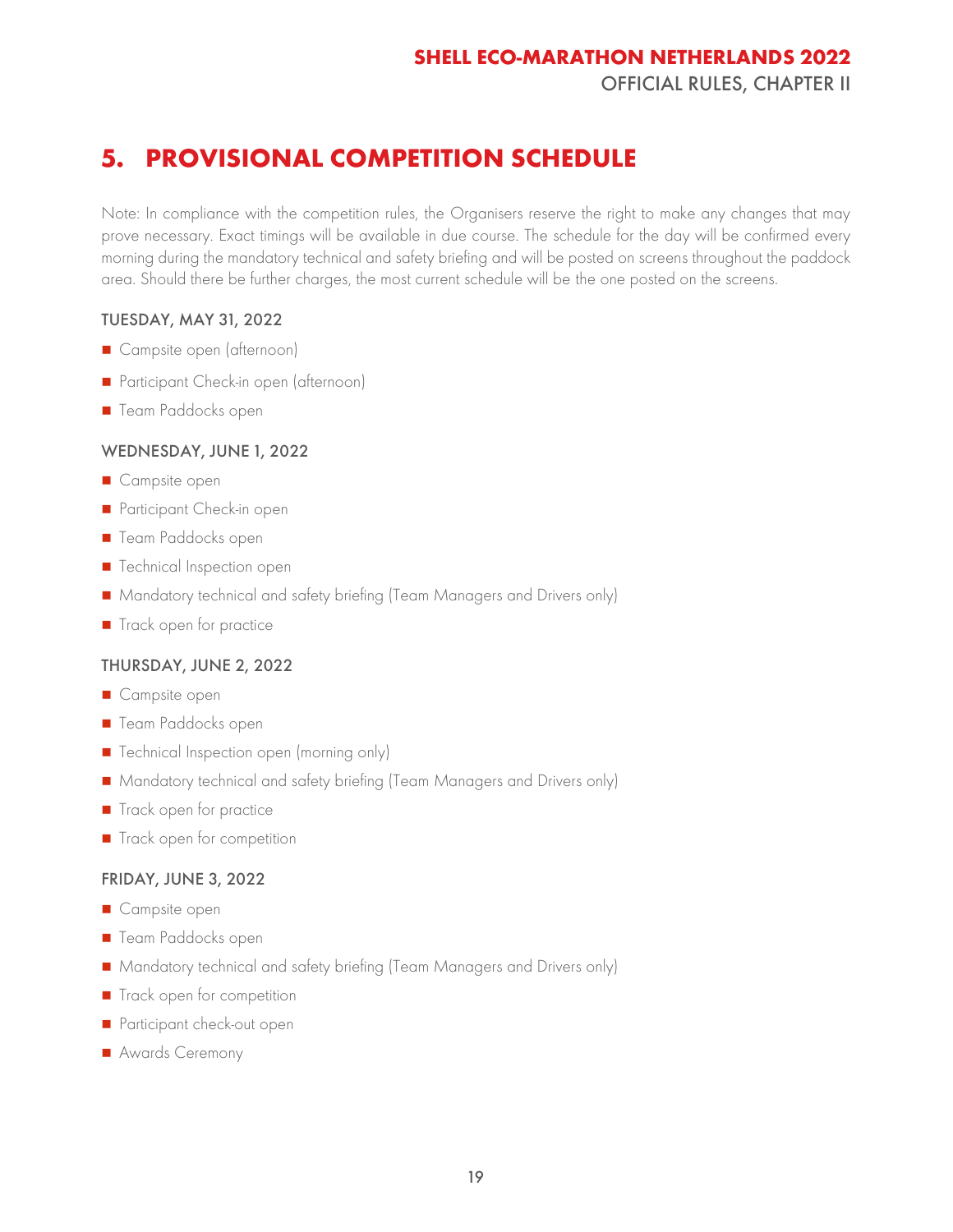# <span id="page-20-0"></span>**6. TROPHIES, PRIZES AND AWARDS**

#### <span id="page-20-1"></span>ARTICLE 240: TRAVEL SAFETY STIPEND

A stipend of \$500 will be given to the Team with the best travel safety plan. A travel safety plan describes how you will ensure that your travel to and from the event is as safe as possible. The report must not exceed 8 pages, using a minimum font size of 10 points.

Teams will be expected to answer the following questions in your application:

- Before you travel, what considerations do you need to make for the trip?
- What modes of travel are available to you? What are the risks associated with your choice of transport? How do you plan to mitigate these risks?
- What is your mental checklist regarding health and safety as you travel?

If you're driving:

- Human error is a significant factor in most accidents. How can you reduce the risk of a costly driving mistake by ensuring you are physically and mentally prepared?
- How do you ensure that you drive a fit-for-purpose, properly equipped, well-maintained vehicle?

Previous stipend winners cannot re-apply using the same plan. Submission must be clearly different from previous winning applications. Applications must include only the Team identification number (ID) and the Team name on the cover. Do not include any personal information within the applications, for example, please do not include personal names or contact details.

Applications for the Travel Safety Stipend must be made in the English language and the required documents must be uploaded to the **Shell Eco-marathon registration website** as part of the logistics phase of registration.

The stipend winner will be announced at the Awards Ceremony at the event. This stipend will be added to the Team's prize money (if applicable) as per Article 241.

#### <span id="page-20-2"></span>ARTICLE 241: ON-TRACK AWARDS

The on-track prizes will be awarded as follows:

|                                           | <b>ON-TRACK PRIZE</b> |
|-------------------------------------------|-----------------------|
| Internal Combustion Winner                | \$1,500               |
| Internal Combustion 2 <sup>nd</sup> place | \$1,000               |
| Internal Combustion 3 <sup>rd</sup> place | \$500                 |
| <b>Battery Electric Winner</b>            | \$1,500               |
| Battery Electric 2 <sup>nd</sup> place    | \$1,000               |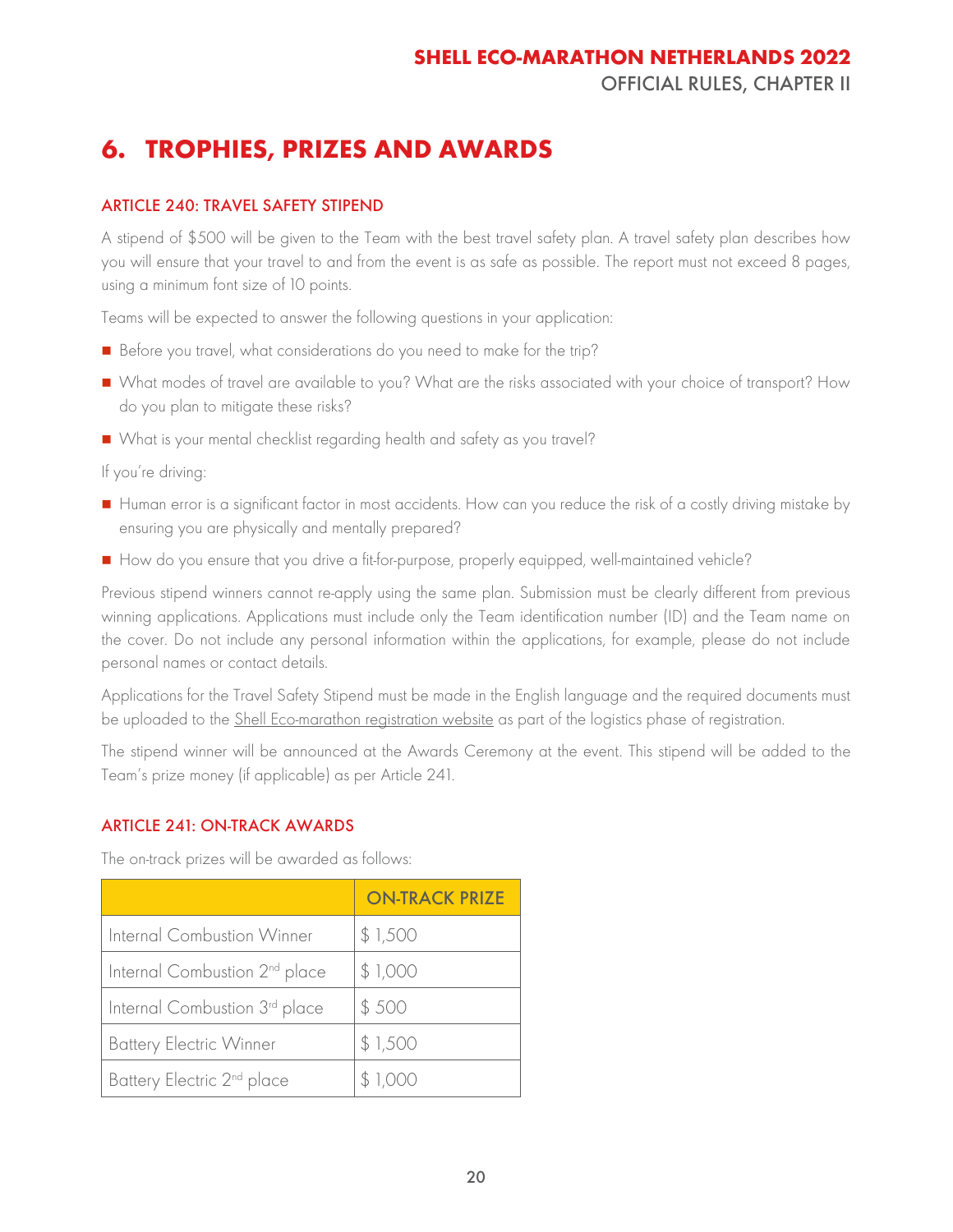### **SHELL ECO-MARATHON NETHERLANDS 2022**

OFFICIAL RULES, CHAPTER II

| Battery Electric 3rd place               | \$500   |
|------------------------------------------|---------|
| Hydrogen Fuel Cell Winner                | \$1,500 |
| Hydrogen Fuel Cell 2 <sup>nd</sup> place | \$1,000 |
| Hydrogen Fuel Cell 3rd place             | \$500   |

#### <span id="page-21-0"></span>ARTICLE 242: OFF-TRACK AWARDS AT THE EVENT

The following first three categories of the Off-Track Awards, described in Articles 100, 101 and 102 of the Chapter [I Rules,](https://base.makethefuture.shell/en_gb/service/api/home/shell-eco-marathon/global-rules/_jcr_content/root/content/document_listing/items/download_595134961.stream/1630485146156/38a7abe7331aaa24603d0e8b158565cc726ab78d/shell-eco-marathon-2022-official-rules-chapter-i.pdf) are available at on-track events only. Submissions for these awards must be made via the registration portal. The Spirit of the Event Award, being an exception and not included in the rules of Chapter I, the rules for this award are described at the end of this article.

|                                              | <b>OFF-TRACK PRIZE</b> |
|----------------------------------------------|------------------------|
| Vehicle Design Award                         | \$1,000                |
| Technical Innovation Award supported by SwRI | \$1,000                |
| Safety Award supported by DuPont             | \$1,000                |
| Spirit of the Event Award                    |                        |

Teams applying for these awards may be visited by the judges during the event and are required to make a Team Member available to them at their request. The judges, comprised of subject-matter experts from Shell and technical partners, may ask further questions, wish to see evidence, or discuss the Team's submission in more detail.

#### SPIRIT OF THE EVENT AWARD

This Award is presented to the team which, in the opinion of the Organisers, symbolises best the spirit and values

of Shell Eco-marathon through their actions, which can involve but are not restricted to:

- Overcoming great obstacles to attend the Shell Eco-marathon;
- Mastering exceptional challenges while participating in the Shell Eco-marathon;
- Supporting other participants to help them overcoming significant challenges or obstacles;
- Keeping high spirits, showing outstanding resilience, resolve and resourcefulness.

Teams cannot apply for this award.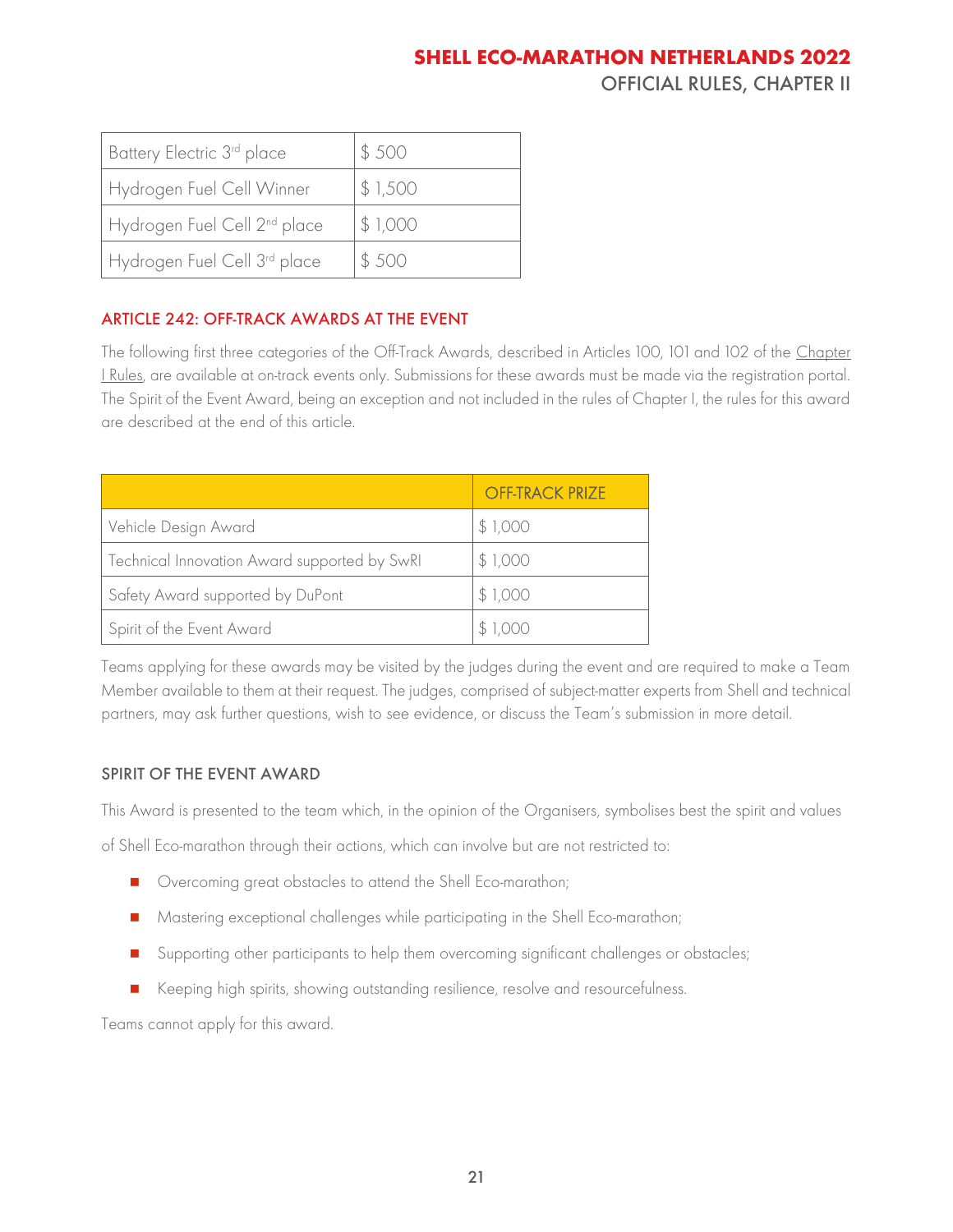#### <span id="page-22-0"></span>ARTICLE 243: CERTIFICATES

Individual result certificates will be issued to the registered Participants on the condition that the vehicle passed technical inspection or achieved a valid result. These certificates will be available for download from the registration portal shortly after the competition for up to three years.

#### <span id="page-22-1"></span>ARTICLE 244: TRANSFER OF PRIZES

No substitution or transfer of prizes is allowed. The Organiser reserves the right to award alternate prizes in the event a prize is unavailable. The Organiser also reserve the right to not award any prize.